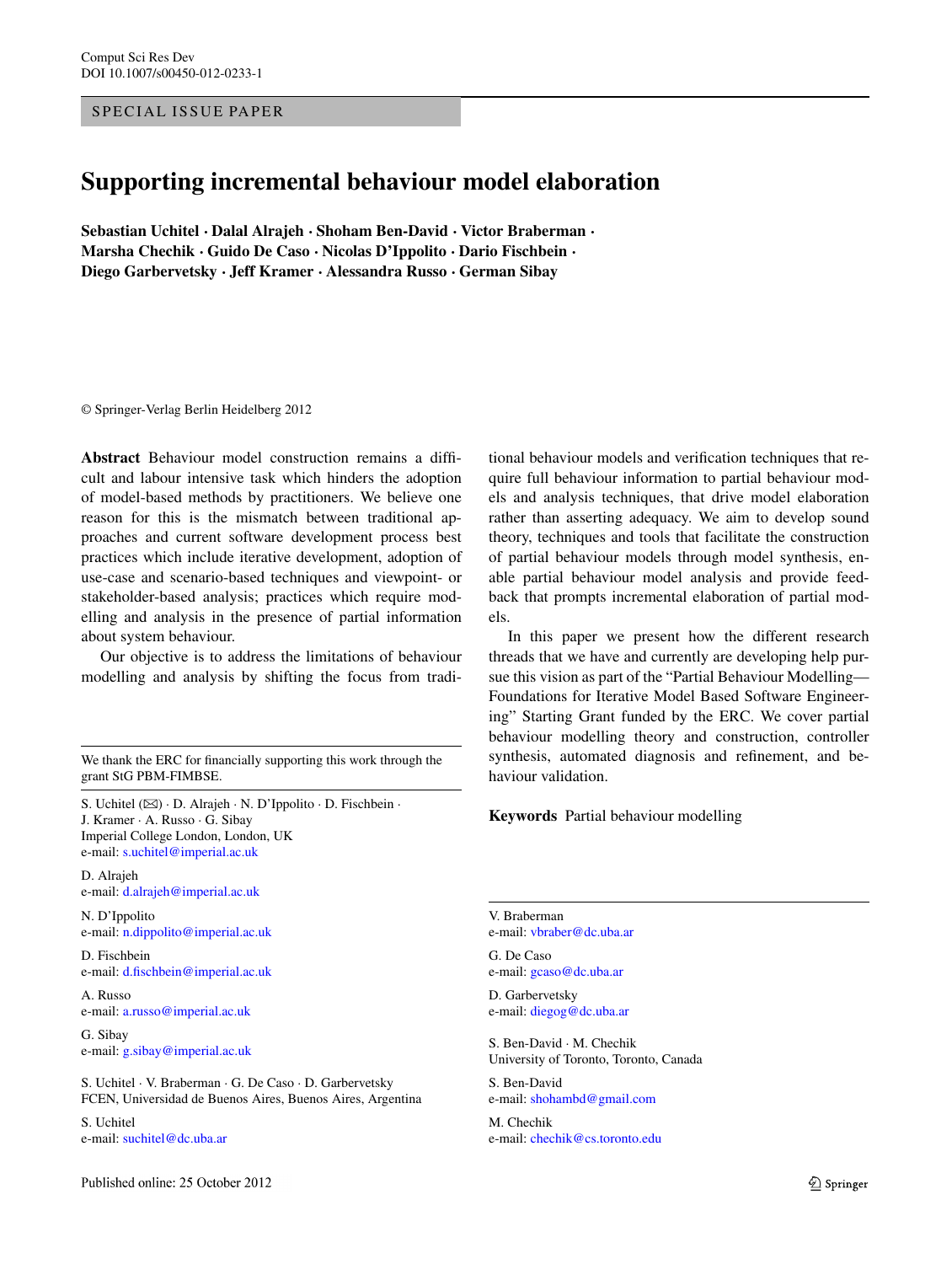# **1 Introduction**

Software systems are amenable to analysis through the construction of behaviour models. This corresponds to the traditional engineering approach to construction of complex systems. Models can be studied to increase confidence on the adequacy of the product to be built. The advantage of using behaviour models to describe systems is that they are cheaper to develop than the actual system. Consequently, they can be analysed and mechanically checked for properties in order to detect design errors early in the development process and allow cheaper fixes.

To address this problem significant effort has been devoted to developing approaches for modelling and verifying system behaviour. These approaches are typically supported by automated tools that allow specifying behaviour models, using them as prototypes for exploring the system behaviour, and checking adequacy of the model to properties and system requirements.

Although behaviour modelling and analysis has been shown to be successful in uncovering subtle requirements and design errors, adoption by practitioners has been slow. Partly, this is due to the complexity of building behavioural models in the first place—behaviour modelling remains a difficult, labour-intensive task that requires considerable expertise. In addition, and perhaps more importantly, the benefits of the analysis appear only at the end of a costly process of constructing a comprehensive behaviour model.

The reason for the latter is that most approaches to behaviour modelling require a complete description of the system behaviour for a fixed scope and span [\[47](#page-11-0)]: the specification is assumed to completely describe the system with respect a chosen set of phenomena types (scope) that determine the level of abstraction of the model and a chosen part of the problem or solution domain (span). The completeness assumption is limiting in the context of software development process best practices which include iterative development, adoption of use-case and scenario-based techniques and viewpoint- or stakeholder-based analysis; practices which require modelling and analysis in the presence of partial information about system behaviour.

The limitations described above motivate a series of research questions that we aim to address: How can the construction of behaviour models be significantly simplified? Can we provide automated or semi-automated procedures to assist engineers in building initial approximations of system behaviour? Can we provide feedback early in the model construction effort, even in the presence of partial behaviour descriptions? Can this feedback be used to prompt further model elaboration?

Our objective is to address the limitations of behaviour modelling and analysis by shifting the focus from traditional behaviour models and verification techniques to partial behaviour models and analysis techniques that drive model elaboration rather than asserting adequacy. The vision we advocate does not require complete descriptions for analysis to proceed. We aim to provide a framework in which useful feedback can be obtained even when very little information regarding system behaviour is available.

<span id="page-1-0"></span>In the remainder of this paper we summarise the different research threads we have been working on, namely partial behaviour models (Sect. [2\)](#page-1-0), controller synthesis (Sect. [3](#page-3-0)), automated diagnosis and refinement (Sect. [4](#page-4-0)), and behaviour validation (Sect. [5](#page-8-0)).

#### **2 Partial behaviour models**

Labelled transition systems (LTS) are the basis for widely used techniques for modelling and analysing the behaviour of software systems. An LTS is a transition system where transitions are labelled with actions. The set of actions of an LTS is called its communicating alphabet and constitutes the interactions that the modelled system can have with its environment. Behaviour models for complex systems are built compositionally by describing the behaviour of each system component with an LTS and constructing a composite LTS model that exhibits the emergent behaviour of the components executing asynchronously while synchronizing on shared actions.

Existing semantics for LTS, and other popular behaviour modelling formalisms such as statecharts, tend to assume that the model provides a complete description with respect to its alphabet. For instance, in a trace-based semantics, the traces described explicitly by the transitions of the model are assumed to describe all the intended executions of the system. Any trace not reproducible through the transitions is assumed to be undesired behaviour of the system. This interpretation is consistent with semantics based on standard equivalence relations such as strong and weak bisimulation  $[60]$  $[60]$ .

An alternative interpretation of LTS is that they represent an upper or lower bound to the acceptable behaviour of the system. Consider, for instance, behaviour models synthesised automatically from scenario-based specifications such as message sequence charts [[46\]](#page-11-1). Scenarios provide examples of how system components, the environment and users work concurrently and interact in order to provide system level functionality. Example-based specifications such as scenarios are naturally partial as it is impractical and often infeasible to provide a comprehensive description on an example by example basis. Consequently, when behaviour model synthesis is applied to a scenario description, the resulting model represents a lower bound on the intended system behaviour: the synthesised model describes some of the behaviour required in the final implementation, but the fact that the model does not exhibit a particular behaviour does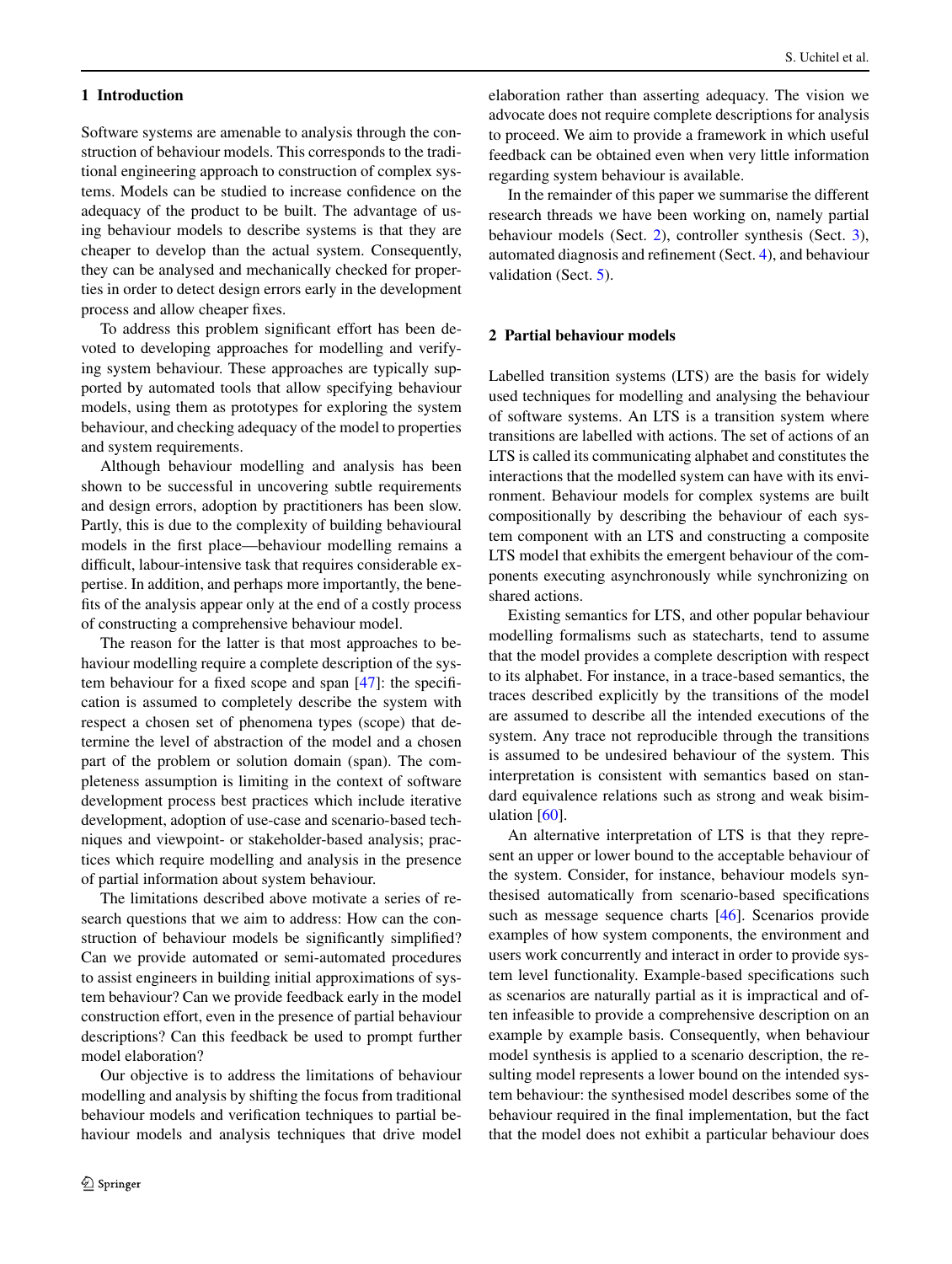not mean that the intended implementation must not provide it. Elaboration of an LTS that represents a lower bound on intended system behaviour consists in strictly adding new behaviour (possibly described as new scenarios) to the model while preserving the hitherto known behaviour.

The interpretation of LTS models as an upper bound to system behaviour corresponds to the classical view of process-oriented specification [[44,](#page-11-2) [60\]](#page-12-0) where an LTS is interpreted as a specification of all the acceptable behaviour of the system. In this view, implementations that satisfy the specification must provide, in some sense, a subset of the behaviour described in the LTS. The notions of trace and failures refinement  $[44]$  $[44]$ , or that of simulation  $[60]$  are classic formalisations of this interpretation.

The three interpretations discussed above (complete, upper, and lower bounds) are not restricted to LTS alone. They apply to the many other traditional operational formalisms for describing system behaviour such as those with richer notions of state (e.g. Kripke structures [[52\]](#page-11-3)) and transitions (e.g. interface automata [\[23](#page-11-4)]). Yet these interpretations, particularly the more widespread one which assumes completeness, are limiting.

For instance, traditional behaviour models cannot adequately model the known behaviour of a system that has been described by a combination of use-cases, scenarios and safety properties, a plausible situation in current development practices. This is because the use-cases and scenarios provide a lower-bound and the safety properties provide an upper bound to the intended system behaviour. It is clear that the interpretations for LTS described above cannot capture the required behaviour from the scenarios, the proscribed behaviour from the properties and the rest which has not been explicitly proscribed nor required. This is because traditional behaviour models are essentially two-valued: the transitions model all of the required behaviour and the rest is proscribed, the transitions model some of the required behaviour and the rest is possible, or the transitions model all of the possible behaviour and the rest is proscribed.

In fact, and more generally, the problem arises because traditional behaviour models cannot model explicitly what is unknown about system behaviour, or, in other words, distinguish between the behaviour that the system is must provide, from what it must not provide, and from what is yet unknown. Behaviour models that distinguish between these kinds of behaviour are referred to as partial behaviour models. A number of such models exist, and promising results on their use to support incremental modelling and viewpoint analysis have been reported (e.g., Partial Labelled Transition Systems [[70\]](#page-12-1)), Modal Transition Systems (MTS) [\[53](#page-11-5)], Mixed Transition Systems [\[20](#page-11-6)] and multi-valued Kripke structures [\[17](#page-11-7)]).

Partial behaviour models, such as Modal Transition Systems (MTS) [\[53](#page-11-5)], distinguish between three kinds of behaviour: required, proscribed and unknown, and therefore can describe *both* an upper and a lower bound to the intended system behaviour, allowing both bounds to be refined simultaneously. For instance, MTS are equipped with two kinds of transitions *required* transitions and *possible* transitions. The former provide a upper bound to system behaviour, while the latter provide the lower bound to system behaviour.

The semantics of a partial behaviour model can be thought of as a set of traditional behaviour models. For instance, MTS semantics can be given in terms of sets of LTS that provide all of the behaviour required by the MTS, do not provide any of the behaviour proscribed by the MTS, and make arbitrary decisions on the MTS's unknown behaviour. Intuitively, as more information becomes available, unknown or unclassified behaviour gets changed into either required or proscribed behaviour. The notion of refinement between MTS captures this intuition formally and provides an elegant way of describing the process of behaviour model elaboration as one in which behaviour information is acquired and introduced into the behaviour model incrementally, gradually refining an MTS until it characterizes a single LTS.

The original notion of refinement was aimed at comparing MTS models with the same alphabet and no unobservable transitions and is referred to as strong refinement [\[53](#page-11-5)]. Although in [\[53\]](#page-11-5) a notion of weak refinement that allows for unobservable actions was defined, we have extended this notion to account for models that have different alphabets [\[36](#page-11-8), [69](#page-12-2)]. More recently  $[33, 35]$  $[33, 35]$  $[33, 35]$  $[33, 35]$ , we presented a an alternative, possibly more appropriate observational refinement, based on branching equivalence [[73\]](#page-12-3).

A particularly useful notion in the context of software and requirements engineering is that of *merge*. Merging two consistent models is a process that should result in a minimal common refinement of both models where *consistency* is defined as the existence of one common refinement. Intuitively, merging builds a model that characterises the intersection of the LTS characterised by the models being merged. In other words, the merge characterises the LTS that provide all the required behaviour of the MTS being merged, and that do not provide any of the proscribed behaviour of the MTS being merged.

MTS merging can be used as the conjunction of multiple partial operational descriptions. The original formulation of merge was done by Larsen in [\[55](#page-11-11)] where an incomplete merge algorithm was proposed for MTS under strong refinement. Recently we have presented a correct and complete algorithm [\[34](#page-11-12)]. The problem of merge under observational refinements is still open, a partial result can be found in [[36\]](#page-11-8) where we present an incomplete algorithm for merging models with different alphabets under weak refinement. Finally, we have studied the problem of providing feedback when MTS are inconsistent and cannot be merged [[66\]](#page-12-4).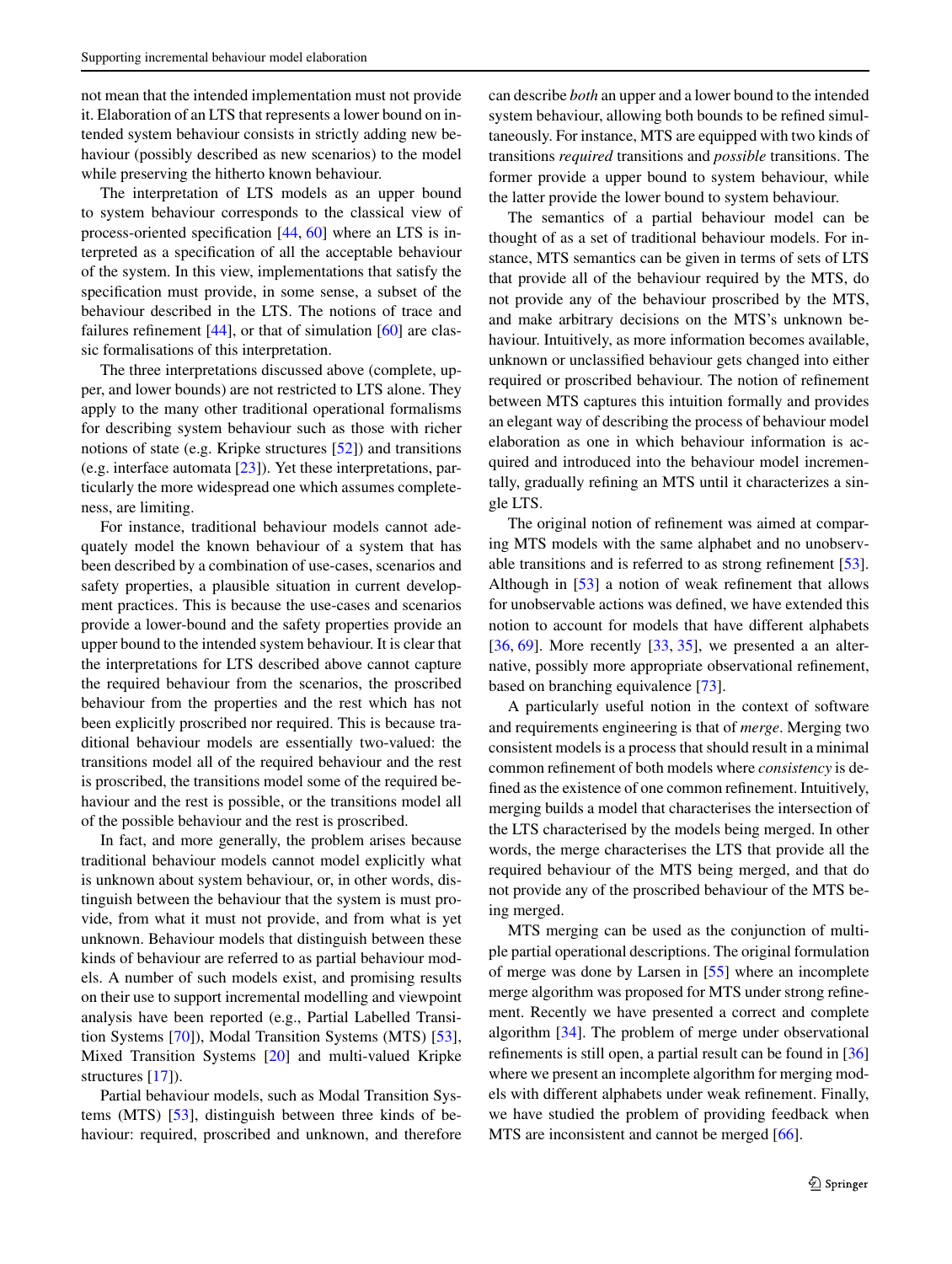MTS, with any of its refinement semantics, has the limitation of not being closed under merge. This has been studied for strong refinement extensively and various extensions that resolve this problem have been proposed, notably Disjunctive MTS [[54\]](#page-11-13). However, this is not the case when weak semantics is used: infinite state DMTS are required. We are currently studying variants of MTS which are closed for such weak refinements.

We have revisited the problem of behaviour model synthesis in the context of MTS. We have provided a generic extension of synthesis approaches that start from existential scenario-based specifications and build LTS models [\[71](#page-12-5)]. Furthermore, in [\[72](#page-12-6)] we also show how MTS can support synthesis from heterogenous specifications including safety properties and existential scenarios.

Given that MTS are more expressive than LTS, a common target for scenario synthesis, we have explored opportunities for defining novel synthesis approaches that start from more expressive scenarios notations. In particular, we have investigated synthesis from triggered scenarios (both with existential and universal modalities [\[67](#page-12-7)]). Existential triggered scenarios had hitherto been neglected in existing scenario description languages (e.g., [[42\]](#page-11-14)) as it is impossible to adequately capture their semantics using traditional behaviour models: They express branching properties on required and possible behaviour (when the trigger occurs, a branch satisfying the main chart must exist but other behaviour may be allowed). This in turn has led to experimentation in logics which have sufficient expressive power to describe existential triggered scenarios without requiring full branching capability [[12\]](#page-10-0).

<span id="page-3-0"></span>We have developed a testbed for manipulating MTS models, including synthesis, analysis, merge, parallel composition and animation in a tool, the Modal Transition System Analyser [[27\]](#page-11-15), which is currently an open source program available at [http://sourceforge.net/projects/mtsa/.](http://sourceforge.net/projects/mtsa/)

#### **3 Behaviour model synthesis**

Michael Jackson's Machine-World model [[48](#page-11-16)] establishes a framework on which to approach the challenges of requirements engineering. In this model, requirements *R* are prescriptive statements of the world expressed in terms of phenomena on the interface between the machine we are to build and the world in which the real problems to be solved live. Such problems are to be captured with prescriptive statements expressed in terms of phenomena in the world (but not necessarily part of the machine-world interface) called goals *G* and descriptive statements of what we assume to be true in the world (domain assumptions *D*).

Within this setting, a key task in requirements engineering is to understand and document the goals and the characteristics of the domain in which these are to be achieved, in order to formulate a set of requirements for the machine to be built such that assuming that the domain description and goals are valid, the requirements in such domain entail the goals, i.e.,  $R, D \models G$ .

Thus, a key problem of requirements engineering can be formulated as a synthesis problem. Given a set of descriptive assumptions on the environment behaviour and a set of system goals, construct an operational model of the machine such that when composed with the environment, the goals are achieved. Such problem is known as the controller synthesis problem [[62](#page-12-8), [64](#page-12-9)] and has been studied extensively. Controller synthesis algorithms have been used in various software engineering settings including synthesis of glue code and component adaptors in order to achieve safe composition at the architecture level [\[10\]](#page-10-1), and particularly in service oriented architectures  $[15]$  $[15]$ , or to synthesise adaptation strategies in autonomous systems [[68\]](#page-12-10).

We have investigated the use of controller synthesis techniques to aid the incremental elaboration of behaviour models. Focus has been on adapting and extending existing controller synthesis in order to gain insight on given models of system goals *G* and domain assumptions *D* while attempting to synthesise an operational model for the requirements *R* such that  $R, D \models G$ . In other words, the point is not so much to build *R*, but rather to investigate how the non-existence of an *R* such that  $R, D \models G$  can prompt the elaboration of both *G* and *D*.

#### 3.1 Environment assumptions

Jackson [\[48](#page-11-16)] and others (e.g., [\[58](#page-12-11), [74](#page-12-12), [76](#page-12-13)]) have argued that environment assumptions play a key role in the requirements validation process. Many system failures are due to invalid assumptions, many times related to an over-idealisation of the environment's behaviour. In other words, statements regarding environment behaviour that are not realistic are used to demonstrate the correctness of the requirements with respect to the goals. However, given that the assumptions are invalid, when the system is developed and deployed, the goals are not achieved. Thus, best practices include explicit modelling of assumptions not only better support validation but also make explicit when system goals are guaranteed to be achieved, helping to set more realistic expectations.

Although assumptions and their relation with the synthesis problem has been studied recently [[16,](#page-11-18) [18\]](#page-11-19), most synthesis approaches (e.g., [[14,](#page-11-20) [43,](#page-11-21) [68](#page-12-10)]) do not support an explicit distinction between assumptions and goals. On the other hand, techniques that do support explicit specification of as-sumptions such as [[61\]](#page-12-14) give assumptions a syntactic treatment; no semantic restriction or methodological guidelines are provided as to what assertions constitute valid assumptions. This is crucial, as we show in [[29\]](#page-11-22), when assertions proposed as domain assumptions are not *realisable* [[74\]](#page-12-12) by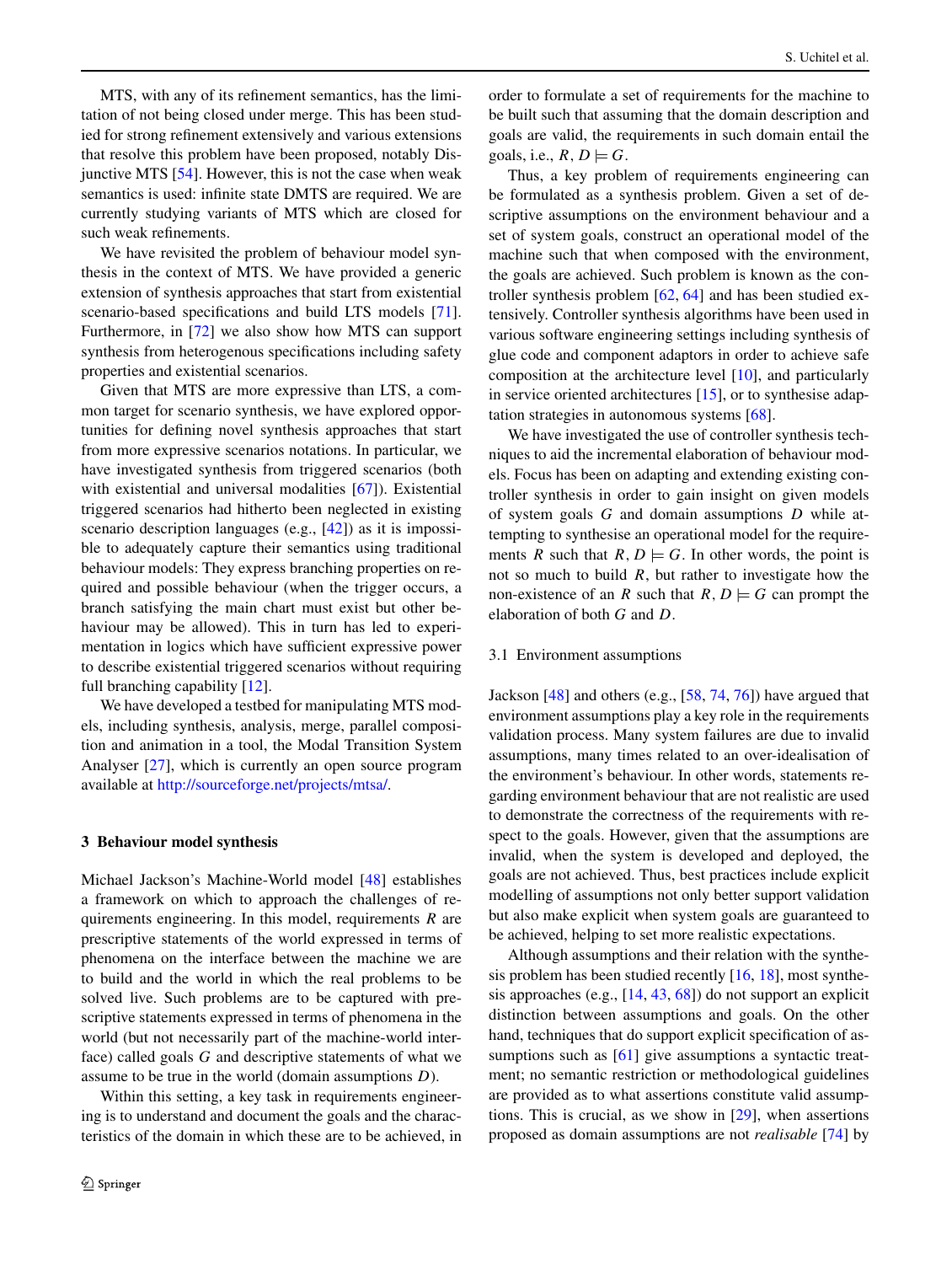the environment, then controller synthesis techniques can produce valid, yet useless, results: A controller which rather than attempting to achieve the specified goals, succeeds in violating the system assumptions and thus discharging its obligation to fulfill the goals.

In [[29\]](#page-11-22) we present a controller synthesis technique and methodological guidelines for synthesising event-based behaviour models. The approach works for an expressive subset of liveness properties,  $GR(1)$  [[61\]](#page-12-14), that distinguishes between controlled and monitored actions, and differentiates between system goals and environment assumptions. The technique adapts and extends recent advances [[61\]](#page-12-14) in controller synthesis for shared memory communication style.

In [\[28](#page-11-23)] we further this work by studying failure assumptions of environment controlled actions and identify a realistic fairness condition on failures, *strong independent fairness*, which allows for a polynomial treatment of the control synthesis problem. Intuitively, the strong independent fairness condition states that not only every failure and every assumption must occur fairly (infinitely often if enabled infinitely often) but also independently of system state and of every other failure and assumptions. In other words, failures and assumptions cannot be coordinated. They must be "controlled" by different agents which must be oblivious of each other. This notion of fairness has a corresponding interpretation in stochastic behaviour: if the environment can be thought of as a grounding of a probabilistic environment with non-zero probability of non-failure, then the executions that are not strong independent fair have probabilistic measure zero.

Applying controller synthesis techniques which require explicit description of assumptions prompts behaviour model elaboration. For instance, as part of the validation of the work in [[28\]](#page-11-23) we studied the controller synthesised by [\[13](#page-11-24)] for a web-service required to coordinate purchases on a furniture-sales service and deliveries on a shipping service. The case study includes failures such as furniture-sales and shipping services responding negatively to requests. The technique in [\[13\]](#page-11-24) gives no guarantees on the resulting controller satisfying the expected goals. Hence the resulting controller is not guaranteed to satisfy purchase requests it receives. Applying our technique [\[28](#page-11-23)] shows that the assumptions for this system are insufficient to construct a guaranteed controller and that in fact progress and fairness conditions are required. If these conditions are explicitly added to the behaviour specification, then a controller that guarantees system goals is possible and is constructed using [\[28](#page-11-23)].

Thus the lack of initial realisability of the specification of the case study in [\[13](#page-11-24)] led to a more elaborate description of the domain assumptions required to guarantee system level goals.

#### 3.2 Partial environment models

Existing controller synthesis approaches require complete descriptions of the problem domain. Typically, the domain is described in a formal language with its semantics defined as some variation of a two-valued state machine such as Labelled Transition Systems (LTS) [[49\]](#page-11-25) or Kripke structures [\[52](#page-11-3)]. Thus, the model of the problem domain is assumed to be complete up to some level of abstraction (i.e., with respect to an alphabet of actions or propositions).

As discussed previously, traditional behaviour modelling frameworks based on LTS and Kripke structures are not well suited for describing partial knowledge about the problem domain. However, controller synthesis techniques for partial behaviour modelling formalisms such as multivalued Kripke structures [\[37](#page-11-26)] and Modal Transition Systems (MTS) [[53\]](#page-11-5) has yet to be studied.

In [[30\]](#page-11-27), we define controller synthesis in the context of partially specified problem domains. More specifically, we study the problem of checking the existence of an LTS controller (i.e., controller realisability) capable of guaranteeing a given goal when deployed in a completely defined LTS domain model that conforms to a partially defined problem domain given as an MTS.

More specifically, given that an MTS defines a set of LTS implementations, we define the *MTS control problem* as responding if all, none or some of the LTS implementations an MTS describes admit an LTS controller that guarantees a given goal expressed as a Fluent Linear Temporal Logic (FLTL) [\[39](#page-11-28)] formula.

A technique that yields an answer to the MTS control problem is presented in [[30\]](#page-11-27) showing that, despite dealing with a potentially infinite number of LTS implementations, the MTS control problem is in the same complexity class as the underlying LTS synthesis problem. Furthermore, the results for MTS realisability can be used with controller synthesis techniques that deal efficiently with restricted yet expressive goals such as [[8,](#page-10-2) [9,](#page-10-3) [61\]](#page-12-14).

<span id="page-4-0"></span>We believe that the feedback resulting from addressing the MTS control problem can prompt partial model elaboration. This is particularly so when the answer to the realisability question is "some". In these cases, a refinement of the partial behaviour model that prunes out the implementations which cannot be controlled is necessary, representing an opportunity for elicitation.

# **4 Automated diagnosis and repair**

At the heart of model elaboration is the model-analyseelaborate cycle. Engineers produce models, be the partial or complete with respect to a particular level of abstraction, and then use automated sound tools to analyse the emergent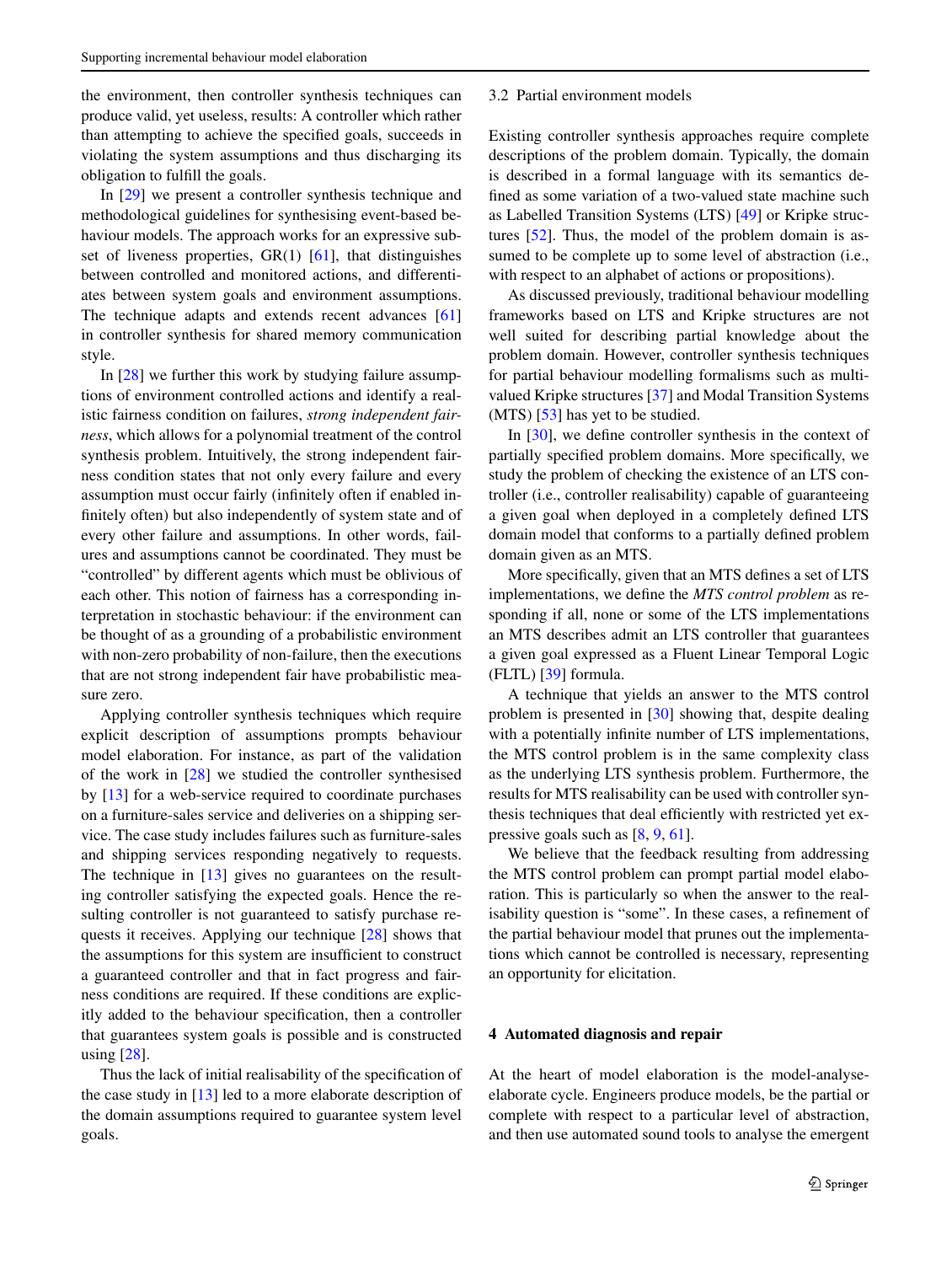behaviour of these models. The result of the analysis can be positive, in which the engineer considers that sufficient confidence on the adequacy of the model has been achieved, or negative, in which concrete examples of undesired behaviour are identified. The elaboration phase attempts to revise or refine the existing model to eliminate undesired behaviour while preserving the desired behaviour exhibited by the model.

A key family of tools in the model-analyse-elaborate cycle is that of model-checkers. Model Checking is an automated technique for verifying formal artefacts. It has been successfully used to verify system design and requirements in different domains including communication and security protocols as well as biological systems. A model checker requires a model provided in some formal language and a semantic property that such model is expected to have. Such property is described in a formal language (possibly different from the one used for the model, but with compatible semantics). The model checker then automatically checks the validity of the specified property in the model's semantics [\[19](#page-11-29)]. If the property is found to not hold, a counterexample is generated which shows how the property can be falsified.

The automatic generation of counterexamples is one of model checking's powerful features for system fault detection. Counter-examples are meant to help engineers in the tasks of identifying the cause of a property violation and correcting the model. However, these tasks are complex and little automated support exists for them. Even in relatively small models such tasks are far from trivial since (i) counterexamples are expressed in terms of the model's semantics rather than the language used to describe the model or the property, (ii) counterexamples show the symptom and do not indicate the cause of the violation and (iii) any manual modification to the model may fail to resolve the problem and may even introduce violations to other desirable properties.

Inductive logic programming (ILP) is a subfield of machine learning which uses logic programming as a uniform representation of knowledge to perform explanation reasoning. Given an encoding of the known background knowledge and a set of positive and negative examples, an ILP system will compute a hypothesis which, in conjunction with the background knowledge, allows all the positive but none of the negative examples.

In the context of behaviour model elaboration, ILP can be applied by representing the model under analysis as the background knowledge, property violations produced by a model checker as negative examples and any witness to the property (these can easily be generated by a model checker) deemed to be valid by the engineer as positive examples. The computed hypothesis is a statement which refines or revises the model specification and that is guaranteed to avoid the property violations while preserving the property witnesses.

We believe that model checking and ILP can be seen as two complementary approaches which if integrated appropriately can support model elaboration in general and behaviour model elaboration in particular. We have successfully applied the combination of model checking and ILP in software engineering settings to tackle a variety of problems related to behaviour model elaboration. We succinctly discuss each one in the remainder of the section. Note, however, that although each of these problem domains differ in their modelling language, semantics and class of elaborations, they share a number of characteristics. Their theories describe event-based systems, with a model semantics expressed in terms of finite-state transition systems, whose ontology features and semantic properties can naturally be captured by Event Calculus logic programs [[50\]](#page-11-30) with stable model semantics [\[38](#page-11-31)].

# 4.1 Learning operational requirements from goals

A key activity in requirements engineering is the elaboration and analysis of operational requirements. Operational requirements are requirements for each operation that is to be provided by the software. Such requirements can, and typically are, described using pre-, post- and trigger-conditions.

Little support exists for the elaboration of operational requirements from high-level goals. Letier and van Lamwsveerde [\[56](#page-12-15)] have developed an approach based on operationalisation patterns which allows the derivation of operational requirements in the form of pre- and triggerconditions from goals expressed in Linear Temporal Logic (LTL). Requirements generated by this approach are guaranteed to be correct. However, patterns are restricted to a collection of goal and requirement templates, and their application requires a fully refined goal model. Consequently, the elaboration of operational requirements from goals remains constrained to the set of templates and can be labour intensive and error-prone. The availability of a more systematic and automated approach would therefore benefit the process of operationalising goals.

In  $[3, 4]$  $[3, 4]$  $[3, 4]$  $[3, 4]$ , we present a formal, tool-supported framework that combines model checking and ILP to elaborate operational requirements, in the form of pre- and triggerconditions, that are *correct* and *complete* with respect to a given set of system goals. The framework is defined as an iterative process that consists of four conceptual phases. First, in the *analysis* phase, an existing partial specification of operational requirements is verified against a given goal model using a model checker. If verification is unsuccessful (i.e., the operational requirements do not entail the goals), the example of goal violation automatically generated is used in the *scenario elaboration* phase where an engineer elaborates it into a set of positive and negative scenarios. In the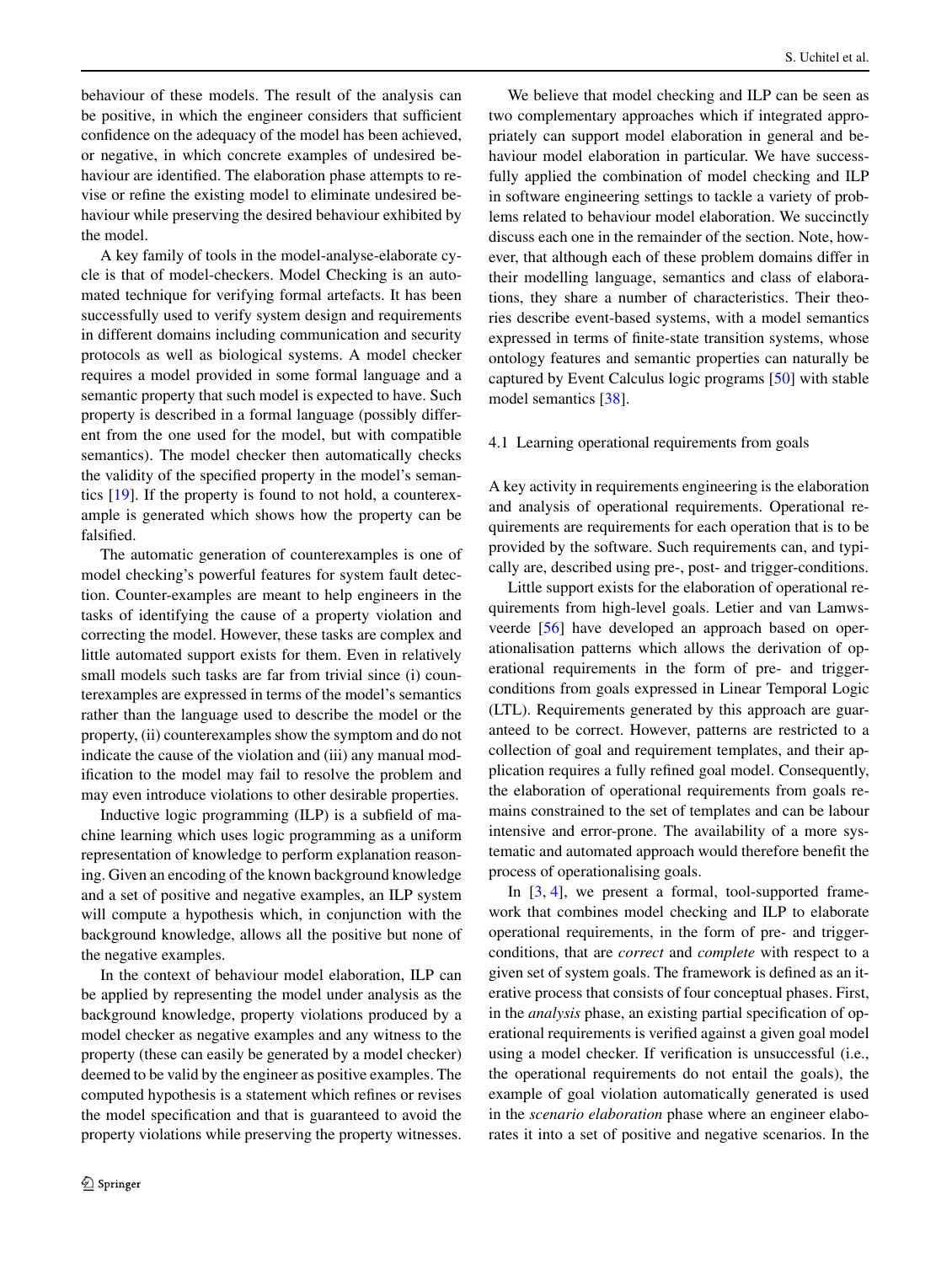*learning phase*, the partial specification of operational requirements and scenarios are used by a non-monotonic inductive learning system to compute a set of operational requirements that covers all positive scenarios and eliminates all negative ones. Finally, in the *selection* phase, the engineer selects the operational requirements to be added from the list proposed by the learning phase. The four phases are then repeated until no goal violation is detected.

The approach was validated by using case studies [\[32](#page-11-32), [51\]](#page-11-33). For each of the systems studied, we had an informal description of the system-to-be, a linear temporal logic representation of its high level goals and a formal operationalisation of the goals, that is, a set of operational requirements that is complete with respect to the goals. It is important to note that all these elements, informal description, goals, and operational requirements, were produced by a third-party. The validation consisted in starting from the high-level goals and applying the iterative method described in [[3\]](#page-10-4). Human interventions required by the approach (for example and counter-example generation) were performed based on our understanding of the informal description of the system and the high-level goals. Having completed all iterations, the operational requirements learned were compared to the ones provided. In all cases, we were able to learn the provided operational requirements, however, in some cases we were also able to identify alternative operationalisations of the highlevel goals.

# 4.2 Zeno-behaviour elimination

In requirements engineering [\[48](#page-11-16)] focus is on prescriptive declarative statements of intent whose satisfaction requires the cooperation of agents (or active components) in the software and its environment. Such statements are commonly referred to as system-level goals, or simply goals [[75\]](#page-12-16).

The declarative nature of goals often hinders the application of a number of successful validation techniques based on executable models such as graphical animations, simulations, and rapid-prototyping. They do not naturally support narrative style elicitation techniques, such as those in scenario-based requirements engineering and are not suitable for down-stream analyses that focus on design and implementation issues which are of an operational nature.

To address these limitations, techniques have been developed for constructing behaviour models automatically from declarative descriptions in general [\[72](#page-12-6)] and from goal models specifically [\[57](#page-12-17)]. The core of these techniques is based on temporal logic to automata transformations developed in the model checking community. For instance, in [[57\]](#page-12-17) Labelled Transition Systems (LTS) are built automatically from KAOS goals expressed in fluent linear temporal logic [\[39](#page-11-28)].

A key technical difficulty in constructing behaviour models from goal models is that the latter are typically expressed in a synchronous, non-interleaving semantic framework while the former have an asynchronous interleaving semantics. This mismatch relates to the fact that it is appropriate to make different assumptions for modelling requirements and system goals than for modelling communicating sequential processes. One of the practical consequences of this mismatch is that the construction of behaviour models from a goal model may introduce deadlocks and progress violations. More specifically, the resulting behaviour model may be *zeno*, i.e. exhibit traces in which time never progresses. Clearly, these models do not adequately describe the intended system behaviour and thus are not a suitable basis for analysis.

A solution proposed in [[57\]](#page-12-17) to the problem of zeno traces is to construct behavior models from a fully *operationalised* goal model rather than from a set of high-level goals. This involves identifying system operations and extracting operational requirements in the form of *pre-* and *triggerconditions* from the high-level goals [[56\]](#page-12-15). This has some important disadvantages. Firstly, operationalisation is a manual process for which only partial support for the derivation of a complete operationalised model is provided. Support comes in the form of derivation patterns restricted to some common goal patterns [[22\]](#page-11-34). Secondly, it impedes early construction of behaviour models from high-level goals which can provide insights before going through a tedious operationalisation process.

In [\[2](#page-10-6), [5](#page-10-7)] we apply a combination of model checking and ILP to the problem of non-zeno behaviour model construction. The approach starts with a goal model and produces a non-zeno behaviour model that satisfies all goals. Briefly, the proposed method first involves translating automatically the goal model, formalised in Linear Temporal Logic (LTL), into a (potentially zeno) labelled transition system. Then, in an iterative process, zeno traces in the behaviour model are identified mechanically, elaborated into positive and negative scenarios, and used to automatically learn preconditions that prevent the traces from occurring. Identification of zeno traces is achieved by model checking the behaviour model against a time progress property expressed in LTL, while preconditions are learned using Inductive Logic Programming (ILP).

As a result of the proposed approach, not only a nonzeno behaviour model is constructed, but also a set of precondition is produced. These preconditions, in conjunction with the known goals, ensure the non-zeno behaviour of the system. Consequently, the approach also supports the operationalisation process of goal models described in [\[56](#page-12-15)].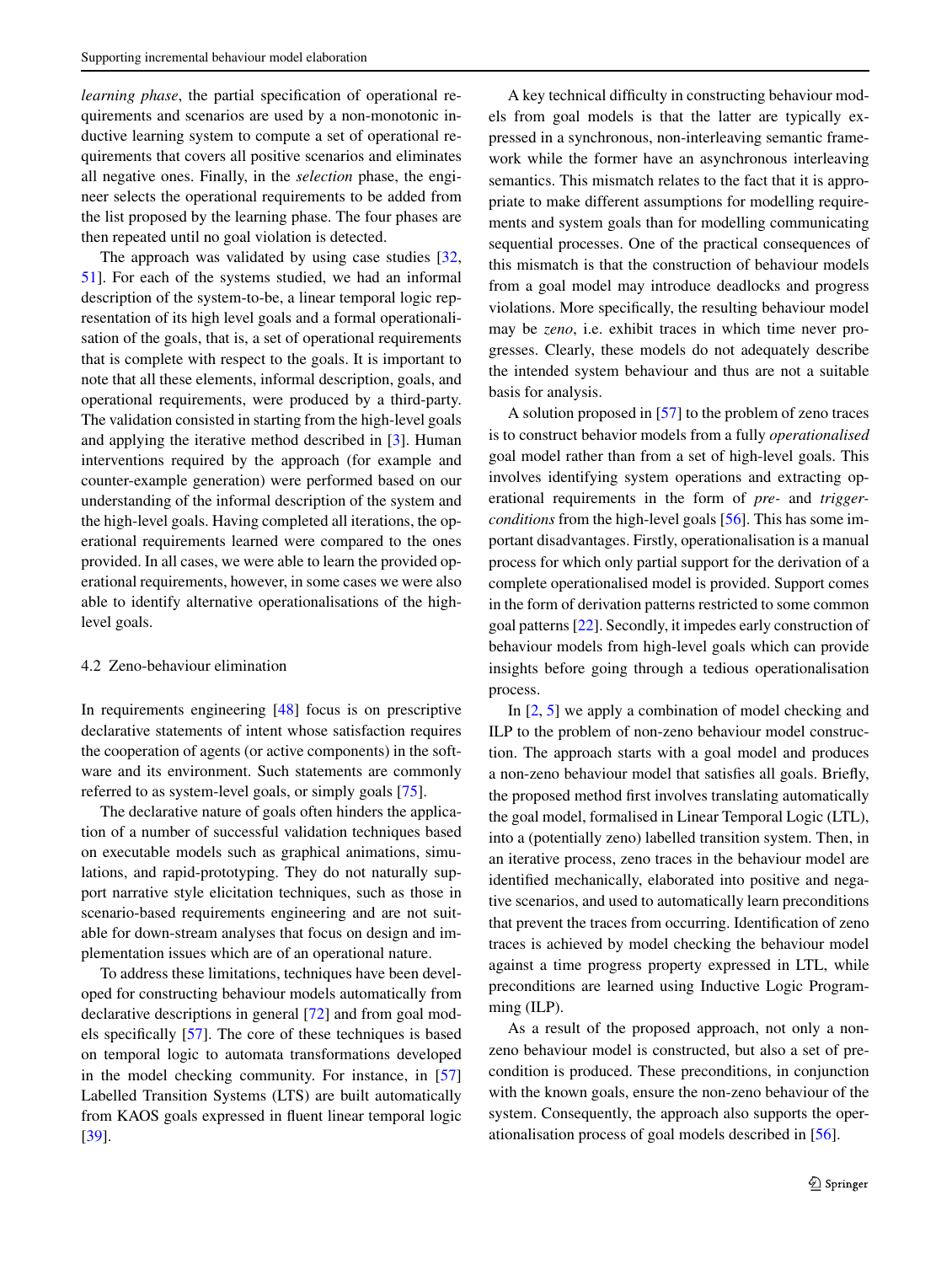#### 4.3 Obstacle generation

Completeness is among the most critical and difficult challenges facing requirements engineers. Missing requirements and assumptions are reported as one of the major causes of software failure [[75\]](#page-12-16). Incompleteness often arises from the lack of anticipation of exceptional conditions. The natural inclination is rather to conceive idealised systems; this prevents adverse events or conditions from being properly identified, and as a result, specifications of suitable countermeasures in such circumstances are missing.

Risk analysis is therefore at the heart of the requirements engineering process [[31,](#page-11-35) [75](#page-12-16)]. A *risk* is commonly defined as an uncertain factor whose occurrence may result in some loss of satisfaction of some corresponding objective. In goaloriented system modelling frameworks, obstacles are introduced as a natural abstraction for risk analysis when using goal models [\[76](#page-12-13)]. An *obstacle* to a goal is a precondition for the non-satisfaction of this goal. Depending on the category of goal being obstructed, obstacles may correspond to safety hazards, security threats, inaccuracy conditions on software input/output variables with respect to their environment counterpart, etc.

Obstacle analysis roughly consists of three steps [[75\]](#page-12-16): (a) identify as many obstacles as possible to every leaf goal in the system's goal refinement graph, (b) assess the likelihood and severity of each obstacle; and (c) resolve likely and severe obstacles by systematic transformations to the goal model using appropriate countermeasures.

The obstacle identification step is obviously crucial. In [\[76](#page-12-13)], a formal technique is described for generating obstacles by regressing goal negations through available domain properties. Although quite systematic, this technique appears costly to implement for goals formalised in a firstorder real-time linear temporal logic. No tool support is available.

In [[7\]](#page-10-8), we present an alternative, tool-supported technique for obstacle generation. A complete set of obstacles, relative to what is known about the domain, is computed by iterating the following cycle: (a) a behaviour model is synthesised from the available background properties; (b) this model is verified against the goal and against a negated form of it, in order to generate a negative trace (counterexample) and a positive trace (witness), respectively; (c) the negative trace is taken as a positive example whereas the positive trace is taken as a negative example input for a learning engine; (d) the learning tool generates a set of candidate obstacles that cover the positive example and exclude the negative one; (e) the user can then select from the generated obstacles those considered likely and severe, and suggest further domain properties; (f) a new cycle is applied to the background properties augmented with such properties and the negated obstacles generated at the previous cycle. The process terminates when a domain-complete set of obstacles is generated for the available domain properties.

## 4.4 Vacuity resolution for triggered scenarios

Scenarios, use cases and story boards are popular means for supporting requirements engineering activities. They illustrate examples of how the software-to-be and its environment should and should not interact. They are commonly used as an intuitive, semi-formal language for describing behaviour at a functional level.

A common form for providing examples of behaviour is through conditional statements. Use cases [[1\]](#page-10-9) support existential conditional statements such as "once an appropriate user ID and passwords has been obtained, a homeowner *can* access the surveillance cameras placed throughout the house from any remote location via the internet" [\[63](#page-12-18)]. Live Sequence Charts [\[42](#page-11-14)] support universal conditional statements such as "the controller should probe the thermometer for a temperature value every 100 milliseconds, and if the result is more that 60 degrees, it *should* deactivate the heater and send a warning to the console". Some languages support both existential and universal conditional scenarios [\[67](#page-12-7)].

Conditional scenarios with different modalities are useful. They provide support for "what-if" elaboration of requirements specifications [\[1](#page-10-9)], and the progressive shift from existential statements, in the form of examples and usecases, to universal statements in the form of declarative properties. Each conditional scenario constitutes only a partial description of the system's intended behaviour. Hence, typically many of them are used in conjunction along with other behaviour descriptions such as system goals [\[21](#page-11-36)]. The emergent behaviour of such rich descriptions can be complex to reason about, hindering validation, and resulting frequently in specifications that are incomplete or contradictory.

One particular issue that conditional scenarios have is that they are liable to being satisfied vacuously; a system can be constructed so that it satisfies the conditional scenarios by never satisfying the condition. For instance, a system in which the homeowner is never given a user password vacuously satisfies the use case described above. This problem, commonly referred to as *antecedent failure* [\[11](#page-10-10)] in temporal specifications, is often an indication that the specification is partial and hence provides an opportunity for elicitation; it is clear that the stakeholder's intention is that "the system should provide the user with an id and password", and if it does, then the user can access the installed surveillance cameras. In addition, vacuously satisfiable specifications can have pernicious effects, concealing conflicting behaviour which is important to explore. For example, consider two scenarios extracted from the mine pump example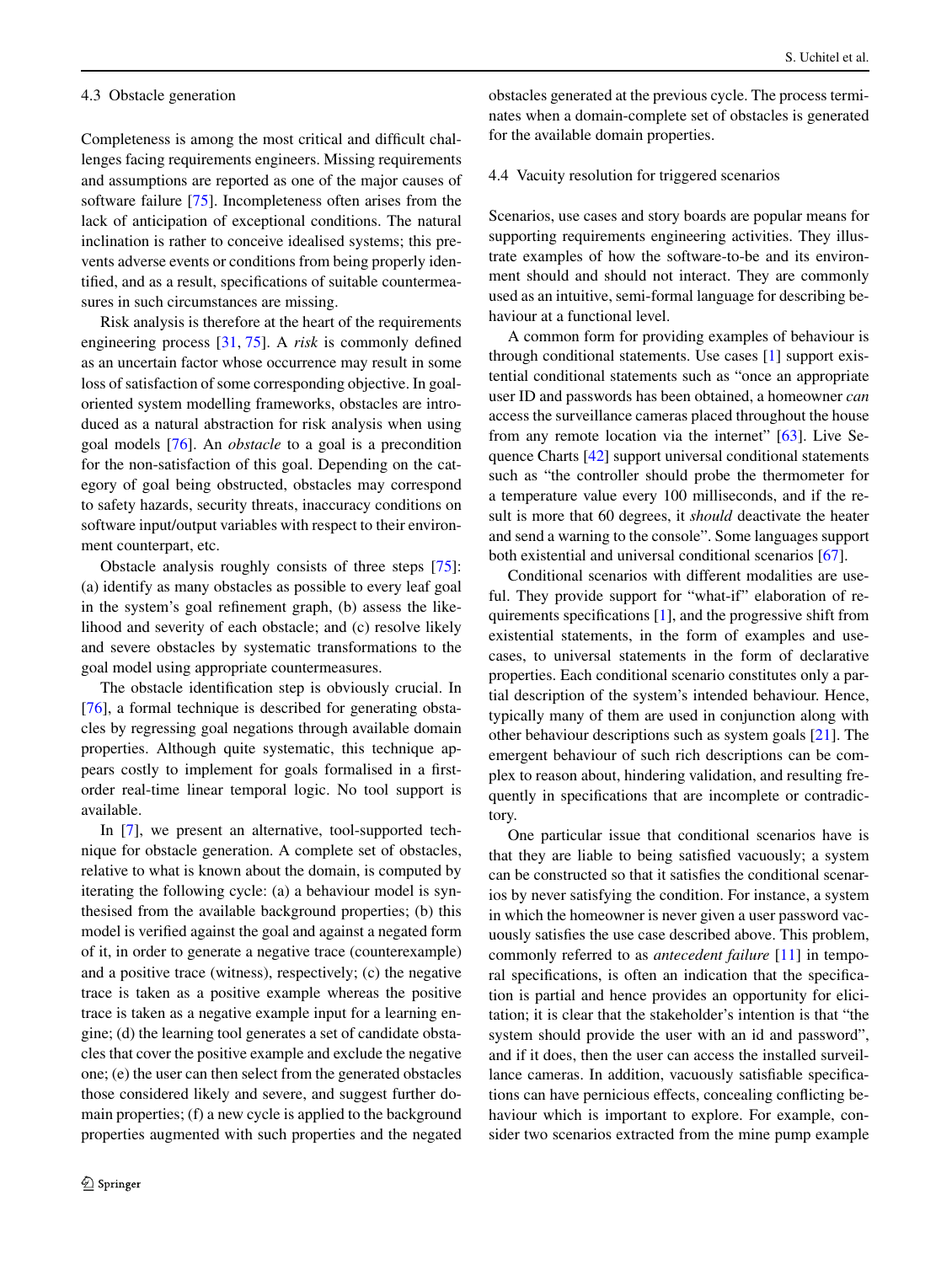in [[51\]](#page-11-33): "once the methane sensors detect that the methane level is critical, *then* the pump controller must send a signal to the pump to be switched off" and "once the water sensors detect that the water level is above the high-threshold, *then* the pump controller must send a signal to the pump to be switched on". These scenarios are consistent as a system in which water sensors never detect high water and methane levels vacuously satisfies both scenarios. However, if these two levels were to occur, then the scenarios provide contradictory information of what the controller must do.

In [[6\]](#page-10-11) we present an approach that not only detects vacuously satisfiable conditional scenarios but also provides automated support for learning new scenarios that ensure the conditions, i.e. triggers, are satisfied. More specifically, the approach takes as input a set of scenarios formalised as triggered existential and universal scenarios [[67\]](#page-12-7) and consists of two main phases. The first involves (i) synthesising a Modal Transition System from the scenarios, representing all possible implementations that satisfy them and (ii) performing a vacuity check, using a model checker, against a scenario's trigger. If the vacuity check is positive, the model checker produces examples of how the system-to-be could satisfy the trigger, i.e. non-vacuity witnesses [\[41](#page-11-37)]. In the second phase, (iii) an engineer classifies the examples as either positive or negative, i.e. ones that should be accepted or not in the final implementation, and then (iv), together with the given scenarios, inputs them into an inductive logic programming learning tool to compute new triggered scenarios which, if added to the existing scenarios, guarantee that they are no longer vacuously satisfiable. This process is repeated for each given triggered scenario, producing in the end a scenario-based specification that is not vacuously satisfiable.

## <span id="page-8-0"></span>**5 Behaviour model validation**

Behaviour model validation aims to determine the degree to which a behaviour model is a sufficiently accurate representation of the real world (as it is or as it is intended to be once the system under construction is deployed). The gap from the formal language used for modelling to the untractable informal world makes validation a difficult task.

Although related, verification of behaviour models (determining whether the behaviour model satisfies specific formally described properties [\[45](#page-11-38)]) is of a very different nature, where at least the artefacts to be compared are in the realm of mathematics.

Behaviour model verification and validation are complementary activities; both are necessary to increase confidence regarding the quality of the software under construction. Much work has gone into supporting behaviour model verification; however, we believe, there is significant progress to be made on supporting behaviour model validation.

There are two broad strategies that can be taken to validate behaviour models. One is to turn the validation problem into a verification one. More concretely, to produce a specification against which the behaviour can be verified. The idea is that if the specification is simpler than the artefact, validation of the former is likely to be simpler and less error prone. Although an effective strategy, since an alternative specification is required, it must be validated appropriately, falling back into the validation problem. In other words, turning a validation problem into a verification problem creates a new (possibly simpler but of reduced scope) validation task, so eventually human intervention is required.

The other strategies require a human in the loop that contrasts informally the model against his or her understanding of the domain. Walkthroughs, inspections and reviews are classic structured activities for organising this task. However, key to effective validation is the ability to present behaviour models in alternative, semantic preserving, views. Hence, much work has gone into developing semantic preserving automated manipulations of models that can be used to produce alternative views. Some classic examples of this strategy are minimisation, slicing, execution, simulation and abstraction. We have been pursuing the latter for a number of years. More specifically, we have focussed on automated abstraction for validation of pre/post condition specifications and API implementations with *requires* clauses.

# 5.1 Behaviour validation of pre/post condition specifications

Pre- and post-condition specifications constitute good practice in a variety of behaviour modelling activities. In requirements engineering, they provide the link between declarative high-level system goals and operational requirements for the software-to-be [\[77](#page-12-19)]. Use case specifications, which are popular in development processes such as RUP (Rational Unified Process), are also equipped with pre- and post-conditions. In design, the notion of design by contract [\[59](#page-12-20)], as a mechanism to abstract the way functionality is provided by a procedure or method, is underpinned by pre-/post-conditions. Object oriented design commonly includes design of method pre- and post-conditions in addition to the specification of class or object invariants. At the code level, the use of assertions to verify at run-time pre-/postconditions is considered good practice [\[65](#page-12-21)].

A pre/post condition pair constitutes a specification that is local to a specific operation (method, procedure, use case, event, etc.). The precondition is an assertion that is expected to hold before the occurrence of the operation. The postcondition is an assertion that is guaranteed to hold after the occurrence of the operation if the precondition held before the occurrence. Typically, a contract specification will include various operations (needed to provide some significant service) each with a pre/post condition pair and possibly an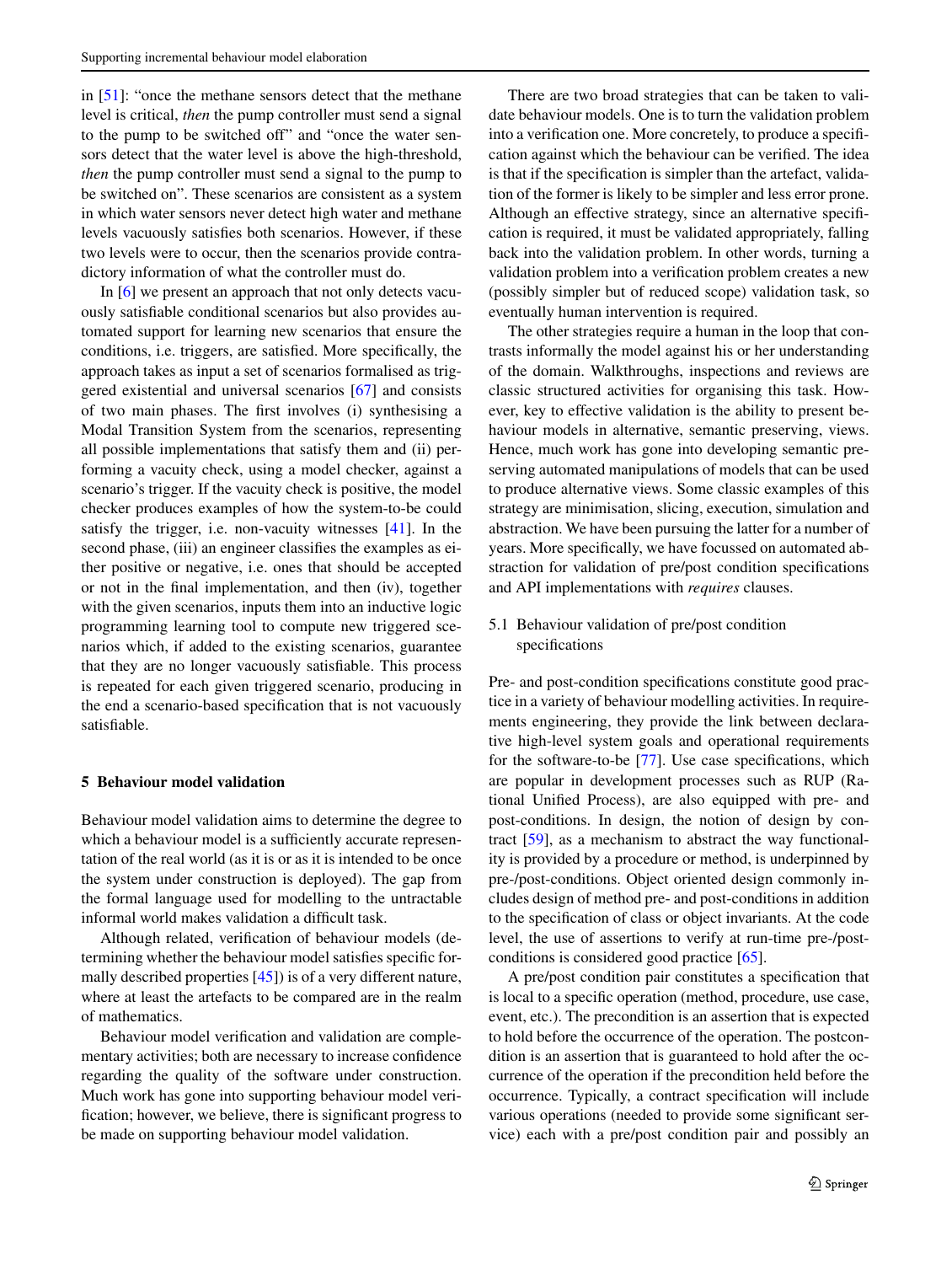invariant that is expected to hold after the occurrence of any sequence of the specified operations.

Validating pre/post condition specifications, i.e., understanding if there is a correspondence between the meaning of the specification and the meaning that the specification was expected to have, is a difficult and error prone task. Although understanding the pre/post condition for a single operation may be relatively simple, understanding if chaining them for an arbitrary sequence of operations is describing the intended outcome is complicated. For example, ensuring that the pre/post conditions of a set of operations of an API are correct requires understanding if they preserve the system invariant and fit together adequately to provide the intended API functionality. Validating a use case model requires understanding how the various use-cases can be combined to provide the expected software-wide requirements.

In [[25](#page-11-39)], we propose a strategy for validation of pre/post condition specifications based on the conjecture that pre/post condition specifications would benefit from easily auditable abstractions that exhibit global implications of locally specified behaviour. The approach is based on the static construction of a conservative *abstraction* of the specification semantics (typically, an infinite state machine) in the form of a finite behaviour model that is sufficiently small to make validation tractable.

The technique builds abstractions at a level which can be seen as a generalisation of the pre/post condition philosophy: A precondition describes the state in which a specific operation is permissible. We are interested in capturing the precondition for each arbitrary set of operations. In other words, each state in the resulting behaviour model should characterise the condition for which a subset of the specified operations is enabled; this means that the invariant of the state is the conjunction of the preconditions enabled at that state. The contract abstraction is then completed by adding transitions according to the preconditions and postconditions of the operations they model: A transition can be added if the precondition for the operation holds on the source state and the postcondition holds on the target state.

The models constructed by the approach described herein can be used to validate contract pre/post-condition-based specifications through inspection, animation and simulation. We believe, and our experience so far confirms, that the criterion chosen for abstraction facilitates validation and debugging. Firstly, because a formal and intuitive correspondence exists between the state space of the behaviour model and that of the artifact being specified. Furthermore, that correspondence is structured in a way that can be easily traced back to the original specification. Not only does each state in the behaviour model represent an invariant expressed in terms of the variables, predicates and propositions that appear in the specification (and hence constructing concrete scenarios from abstract ones is straightforward), but also the invariants are expressed as a conjunction of preconditions, each of which is a building block of the specification being validated (and hence facilitating the identification of problematic operations). Secondly, in the case studies conducted so far, the state-based models we have produced automatically from contract specifications have had a similar level of abstraction to models manually produced by the authors of the contract specification. For instance, we have produced abstractions that correspond to manually produced typestate specifications for object oriented classes [[26\]](#page-11-40), and abstractions that are comparable to the state-machines included in Microsoft technical documents to aid the comprehension of their protocol specifications.

#### 5.2 Program behaviour validation

Code artefacts that have non-trivial requirements with respect to the order in which their methods or procedures ought to be called are commonplace. Such is the case for many API implementations and objects. In practice, descriptions of intended behaviour are incomplete and informal, if documented at all, hindering verification and validation of the code artefacts themselves and the client code that uses the artefacts.

The work in [\[24](#page-11-41)] addresses the problem of validating if API implementations provide their intended behaviour when descriptions of this behaviour are informal, partial or nonexistent. Validation of API implementation behaviour can result in the identification of bugs in the code which induce undesired requirements, adjustment of the requirements expected by the engineer to the requirements implicit in the code, and the improvement of available documentation for that code.

Although seemingly a technique that is applicable further downstream than validation of behaviour models, this is not necessarily the case. It is not uncommon to find in industry behaviour models specified with a standard programming languages (albeit in a restricted form). For instance, in the model-based testing approach used by the Protocol Engineering Team at Microsoft [[40\]](#page-11-42) behaviour models are provided as C# classes. Each class has methods that are interpreted as guarded rules defining a rich action machine. In [[24\]](#page-11-41) we report on the application of this technique to Microsoft protocols, among others.

The technique described in [\[24\]](#page-11-41) and then extended [[78\]](#page-12-22) automatically constructs abstractions based on enabledness equivalence from code artefacts equipped with requires clauses for methods. These models, similarly to typestates, encode all admissible sequences of method calls. The level of abstraction at which such models are constructed aims at preserving enabledness of sets of operations, resulting in a finite model with intuitive semantics and formal traceability links to the code.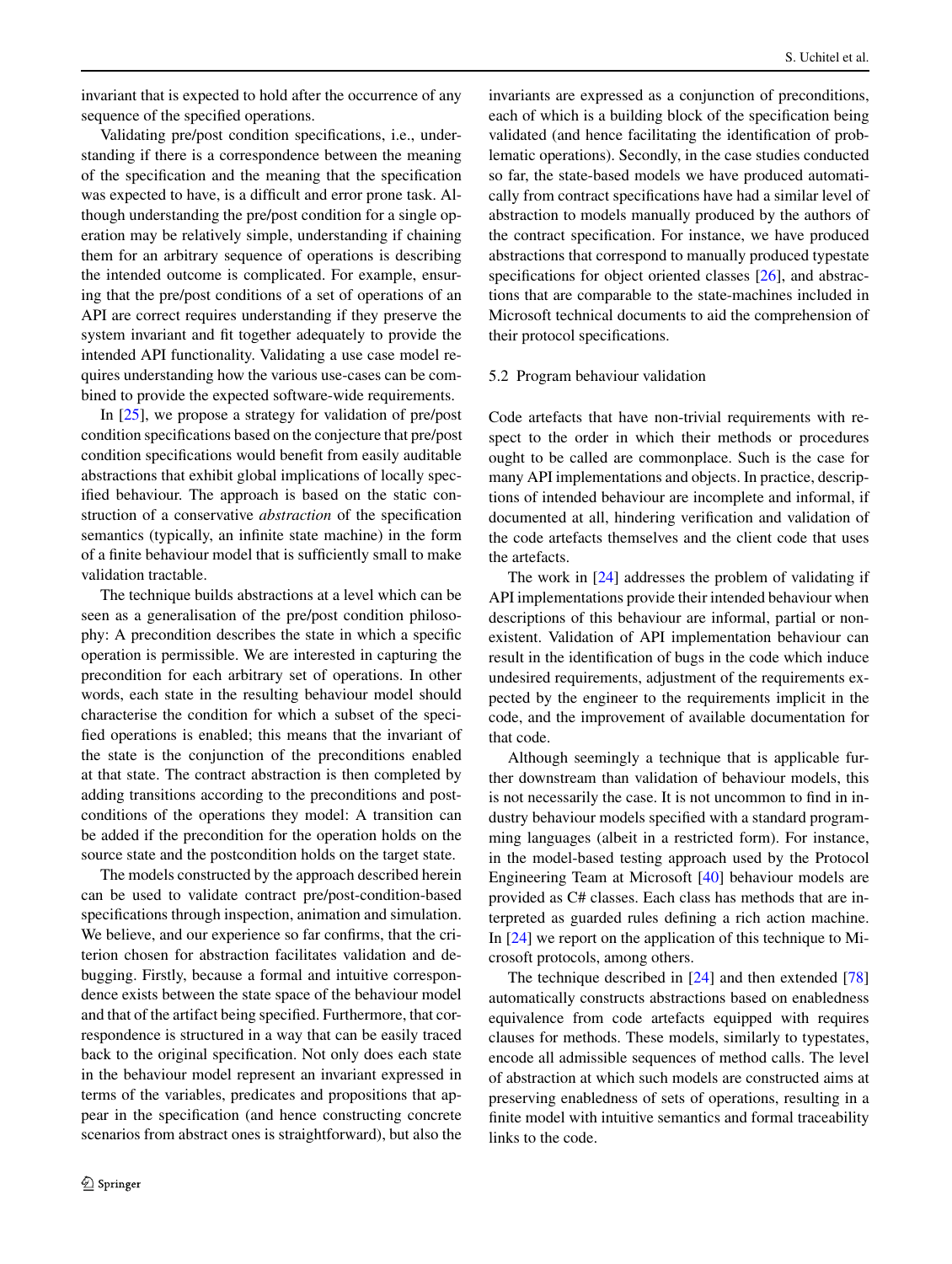Evaluation of this work shows that enabledness-based abstractions can be useful for validation of code artefacts and identifying findings that relate to bugs in code and problems in expected or documented requirements. Evaluation was performed on case studies such as the PipedOutput-Stream, Signature and ListItr from the Java Development Kit (JDK) 1.4 implementation; the SMTPProtocol class from the RISTRETTO protocol-level Java mail client; and the PCCRR class was taken from a C# SpecExplorer protocol model. Resulting abstractions were reviewed by an expert and compared to informal third-party developed documentation that was already available for these classes. These reviews led to the identification of issues related to mismatches between code and documentation.

## **6 Conclusions**

We have presented the main threads of research that we have and currently are developing in the context of the "Partial Behaviour Modelling—Foundations for Iterative Model Based Software Engineering" Starting Grant funded by the ERC. The project is concerned with supporting incremental elaboration of behaviour models by providing feedback early in the modelling effort and by prompting issues that can drive further model elaboration.

Thus, the vision we are pursuing is one in which complete descriptions are not needed before analysis and feedback are possible. Rather, we aim to provide a framework in which useful feedback can be obtained even when very little information regarding system behaviour is available.

We have described the four main threads of research that pursue this vision. The first, partial behaviour models, aims at studying behaviour models capable of explicitly describing behaviour that is yet to be elicited, yet to be defined or simply uneconomical to describe at a certain stage. We have made contributions in this thread related to Modal Transition System refinement, merge, synthesis, and analysis. The second thread, Controller Synthesis, aims at developing controller synthesis techniques to automatically build models of system requirements such that they guarantee system goals under specific environment assumptions, but also to investigate how the non-existence of such a controller can prompt elaboration of system goals and assumptions. We have made contributions adapting controller synthesis techniques to a software engineering setting based on eventbased behaviour models while focusing on methodologically sound use of assumptions in such techniques. The third thread, automated diagnosis and refinement, aims at combining model checking and inductive logic programming to support elaboration by providing suggestions, sound by construction, of refinements or revisions of partial or inconsistent models. We have contributed a framework for combining model checking and inductive logic programming in addition to various applications of this framework to model elaboration. Finally, the last thread has focused on the problem of validation of behaviour to support human inspection. We have contributed a novel abstraction technique that has shown to aid the identification of issues in behaviour specifications and code.

Although for presentation purposes our work has been structured in four main threads, in practice these threads overlap and play on each other. For instance, the nonexistence of a suitable controller for all concrete environments described by a partial behaviour model leads naturally to refine the model pruning out uncontrollable environments. Achieving such pruning can be done using automated learning. Furthermore, once a controller has been synthesised, validating its behaviour can be done by producing enabledness-based abstractions. The synergetic use of the breadth of contributions described in this paper conforms much of the future work needed to further our vision of incremental, iterative elaboration of partial behaviour models.

## <span id="page-10-9"></span><span id="page-10-6"></span><span id="page-10-5"></span><span id="page-10-4"></span>**References**

- 1. Alexander I, Maiden N (2004) Scenarios, stories, use cases: through the systems development life-cycle. Wiley, New York
- <span id="page-10-7"></span>2. Alrajeh D, Russo A, Uchitel S (2008) Deriving non-zeno behavior models from goal models using ilp. In: Fiadeiro JL, Inverardi P (eds) FASE. Lecture notes in computer science, vol 4961. Springer, Berlin, pp 1–15
- <span id="page-10-11"></span>3. Alrajeh D, Kramer J, Russo A, Uchitel S (2009) Learning operational requirements from goal models. In: Proc of 31st intl conf on softw eng, pp 265–275
- <span id="page-10-8"></span>4. Alrajeh D, Ray O, Russo A, Uchitel S (2009) Using abduction and induction for operational requirements elaboration. J Appl Log 7(3):275–288
- <span id="page-10-2"></span>5. Alrajeh D, Kramer J, Russo A, Uchitel S (2010) Deriving nonzeno behaviour models from goal models using ilp. Form Asp Comput 22(3–4):217–241
- <span id="page-10-3"></span>6. Alrajeh D, Kramer J, Russo A, Uchitel S (2012) Learning from vacuously satisfiable scenario-based specifications. In: de Lara J, Zisman A (eds) FASE. Lecture notes in computer science, vol 7212. Springer, Berlin, pp 377–393
- <span id="page-10-1"></span>7. Alrajeh D, Kramer J, van Lamsweerde A, Russo A, Uchitel S (2012) Generating obstacle conditions for requirements completeness. In: Proc of 34th intl conf on softw eng
- <span id="page-10-10"></span>8. Alur R, La Torre S (2004) Deterministic generators and games for LTL fragments. ACM Trans Comput Log 5(1):1–25
- 9. Asarin E, Maler O, Pnueli A, Sifakis J (1998) Controller synthesis for timed automata. In: Proceedings of the IFAC symposium on system structure and control
- <span id="page-10-0"></span>10. Autili M, Inverardi P, Tivoli M, Garlan D (2004) Synthesis of "correct" adaptors for protocol enhancement in componentbased systems. In: SAVCBS 2004 specification and verification of component-based systems, p 79
- 11. Beatty D, Bryant R (1994) Formally verifying a microprocessor using a simulation methodology. In: Proceedings of design automation conference'94, pp 596–602
- 12. Ben-David S, Chechik M, Gurfinkel A, Uchitel S (2011) CSSL: a logic for specifying conditional scenarios. In: Gyimóthy T, Zeller A (eds) SIGSOFT FSE. ACM, New York, pp 37–47. (Acceptance rate: 16 %. Scopus)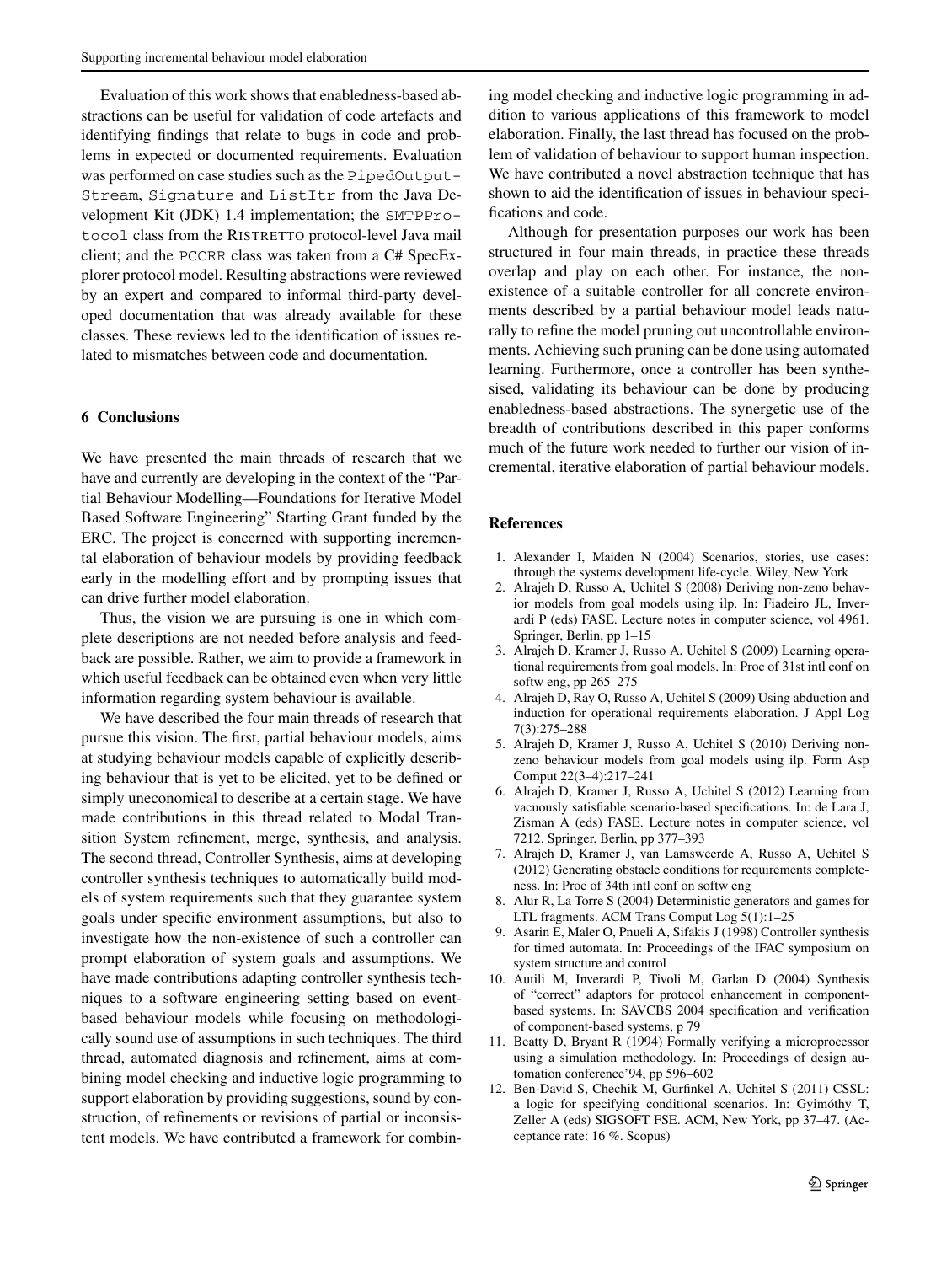- <span id="page-11-24"></span><span id="page-11-20"></span><span id="page-11-17"></span>13. Bertoli P, Pistore M (2004) Planning with extended goals and partial observability. In: Proceedings of ICAPS, vol 4
- <span id="page-11-18"></span>14. Bertoli P, Cimatti A, Pistore M, Roveri M, Traverso P (2001) MBP: a model based planner. In: Proceedings of the IJCAI'01 workshop on planning under uncertainty and incomplete information
- <span id="page-11-7"></span>15. Bertolino A, Inverardi P, Pelliccione P, Tivoli M (2009) Automatic synthesis of behavior protocols for composable web-services. In: Proceedings of the 7th joint meeting of the European software engineering conference and the ACM SIGSOFT symposium on the foundations of software engineering on European software engineering conference and foundations of software engineering symposium. ACM, New York, pp 141–150
- <span id="page-11-29"></span><span id="page-11-19"></span>16. Chatterjee K, Henzinger TA, Jobstmann B (2008) Environment assumptions for synthesis. In: Proceedings of the 19th international conference on concurrency theory, CONCUR '08. Springer, Berlin, pp 147–161
- <span id="page-11-6"></span>17. Chechik M, Devereux B, Easterbrook S, Gurfinkel A (2003) Multi-valued symbolic model-checking. ACM Trans Softw Eng Methodol 12(4):371–408
- <span id="page-11-36"></span><span id="page-11-34"></span>18. Chechik M, Gheorghiu M, Gurfinkel A (2007) Finding environment guarantees. In: Proceedings of the 10th international conference on fundamental approaches to software engineering, FASE'07. Springer, Berlin, pp 352–367
- 19. Clarke E, Grumberg O, Peled D (1999) Model checking. MIT Press, Cambridge
- <span id="page-11-41"></span><span id="page-11-4"></span>20. Dams D, Gerth R, Grumberg O (1997) Abstract interpretation of reactive systems. ACM Trans Program Lang Syst 2(19):253–291
- 21. Dardenne A, van Lamsweerde A, Fickas S (1993) Goal-directed requirements acquisition. Sci Comput Program 20(1):3–50
- <span id="page-11-39"></span>22. Darimont R, van Lamsweerde A (1996) Formal refinement patterns for goal-driven requirements elaboration. In: Proc of 4th ACM SIGSOFT symposium on foundations of softw eng, pp 179– 190
- <span id="page-11-40"></span>23. de Alfaro L, Henzinger TA (2001) Interface automata. Softw Eng Notes 26(5):109–120
- <span id="page-11-15"></span>24. de Caso G, Braberman VA, Garbervetsky D, Uchitel S (2011) Program abstractions for behaviour validation. In: Taylor RN, Gall H, Medvidovic N (eds) ICSE. ACM, New York, pp 381–390
- <span id="page-11-23"></span>25. de Caso G, Braberman VA, Garbervetsky D, Uchitel S (2012) Automated abstractions for contract validation. IEEE Trans Softw Eng 38(1):141–162
- <span id="page-11-22"></span>26. DeLine R, Fahndrich M (2004) Typestates for objects. In: Ecoop 2004-object-oriented programming: 18th European conference: proceedings, Oslo, Norway, June, 2004.
- <span id="page-11-27"></span>27. D'Ippolito N, Fischbein D, Chechik M, Uchitel S (2008) Mtsa: the modal transition system analyser. In: ASE. IEEE Press, New York, pp 475–476
- <span id="page-11-35"></span>28. D'Ippolito N, Braberman VA, Piterman N, Uchitel S (2011) Synthesis of live behaviour models for fallible domains. In: Taylor RN, Gall H, Medvidovic N (eds) ICSE. ACM, New York, pp 211– 220
- <span id="page-11-32"></span>29. D'Ippolito N, Braberman V, Piterman N, Uchitel S (2013) Synthesising non-anomalous event-based controllers for liveness goals. ACM Trans Softw Eng Methodol 22(1)
- <span id="page-11-9"></span>30. D'Ippolito N, Braberman V, Piterman N, Uchitel S (2012) The modal transition system control problem. Lect Notes Comput Sci. doi:[10.1007/978-3-642-32759-9\\_15](http://dx.doi.org/10.1007/978-3-642-32759-9_15)
- 31. Feather MS, Cornford SL (2003) Quantitative risk-based requirements reasoning. Requir Eng 8:248–265
- 32. Finkelstein A (1996) The London ambulance system case study. In: Proc of 8th intl work on software specification and design, pp 5–19
- 33. Fischbein D (2012) Foundations for behavioural model elaboration using modal transition systems. PhD thesis, Imperial College, London, UK
- <span id="page-11-26"></span><span id="page-11-12"></span><span id="page-11-10"></span><span id="page-11-8"></span>34. Fischbein D, Uchitel S (2008) On correct and complete strong merging of partial behaviour models. In: Harrold MJ, Murphy GC (eds) SIGSOFT FSE. ACM, New York, pp 297–307
- <span id="page-11-31"></span>35. Fischbein D, Braberman VA, Uchitel S (2009) A sound observational semantics for modal transition systems. In: Leucker M, Morgan C (eds) ICTAC. Lecture notes in computer science, vol 5684. Springer, Berlin, pp 215–230
- <span id="page-11-28"></span>36. Fischbein D, D'Ippolito N, Brunet G, Chechik M, Uchitel S (2012) Weak alphabet merging of partial behavior models. ACM Trans Softw Eng Methodol 21(2):9
- <span id="page-11-42"></span>37. Fitting M (1991) Many-valued modal logics. Fundam Inform 15(3–4):335–350
- 38. Gelfond M, Lifschitz V (1988) The stable model semantics for logic programming. In: Kowalski RA, Bowen K (eds) Proc of 5th int conference on logic programming, pp 1070–1080
- <span id="page-11-37"></span>39. Giannakopoulou D, Magee J (2003) Fluent model checking for event-based systems. In: Proceedings of the 9th joint meeting of the European software engineering conference and ACM SIG-SOFT symposium on the foundations of software engineering (ESEC/FSE'03). ACM, New York, pp 257–266
- <span id="page-11-21"></span><span id="page-11-14"></span>40. Grieskamp W, Kicillof N, Stobie K, Braberman V (2011) Modelbased quality assurance of protocol documentation: tools and methodology. Soft Test Verif Reliab. doi[:10.1002/stvr.427](http://dx.doi.org/10.1002/stvr.427)
- <span id="page-11-38"></span><span id="page-11-2"></span>41. Gurfinkel A, Chechik M (2004) How vacuous is vacuous? In: Proceedings of 10th international conference on tools and algorithms for the construction and analysis of systems (TACAS'04), Barcelona, Spain. LNCS, vol 2988. Springer, Berlin, pp 451–466
- <span id="page-11-1"></span>42. Harel D (2003) Come, let's play—scenario-based programming using LSCs and the play-engine. Springer, Berlin
- <span id="page-11-0"></span>43. Heaven W, Sykes D, Magee J, Kramer J (2009) A case study in goal-driven architectural adaptation. In: Software engineering for self-adaptive systems. Springer, Berlin, pp 109–127
- <span id="page-11-16"></span>44. Hoare CAR (1985) Communicating sequential processes. Prentice Hall, New York
- 45. IEEE (1990) IEEE standard glossary of software engineering terminology
- <span id="page-11-25"></span>46. ITU (2000) Message sequence charts. Technical report recommendation Z.120, International Telecommunications Union, Telecommunication Standardisation Sector
- <span id="page-11-33"></span><span id="page-11-30"></span>47. Jackson M (1995) Software requirements & specifications—a lexicon of practice, principles and prejudices. Addison-Wesley, Reading
- <span id="page-11-3"></span>48. Jackson M (1995) The world and the machine. In: Proceedings of the 17th international conference on software engineering, ICSE'95. ACM, New York, pp 283–292
- <span id="page-11-5"></span>49. Keller R (1976) Formal verification of parallel programs. Commun ACM 19(7):371–384
- 50. Kowalski RA, Sergot M (1986) A logic-based calculus of events. New Gener Comput 4(1):67–95
- <span id="page-11-13"></span>51. Kramer J, Magee J, Sloman M (1983) Conic: an integrated approach to distributed computer control systems. In: IEE proc, part E, vol 130
- <span id="page-11-11"></span>52. Kripke SA (1963) Semantical considerations on modal logic. Acta Philos Fenn 16:83–94
- 53. Larsen KG, Thomsen B (1988) A modal process logic. In: Proceedings of 3rd annual symposium on logic in computer science (LICS'88). IEEE Comput Soc, Los Alamitos, pp 203–210
- 54. Larsen K, Xinxin L (1990) Equation solving using modal transition systems. In: Proceedings of the 5th annual IEEE symposium on logic in computer science (LICS'90). IEEE Comput Soc, Los Alamitos, pp 108–117
- 55. Larsen KG, Steffen B, Weise C (1995) A constraint oriented proof methodology based on modal transition systems. In: Tools and algorithms for construction and analysis of systems (TACAS'95). LNCS. Springer, Berlin, pp 13–28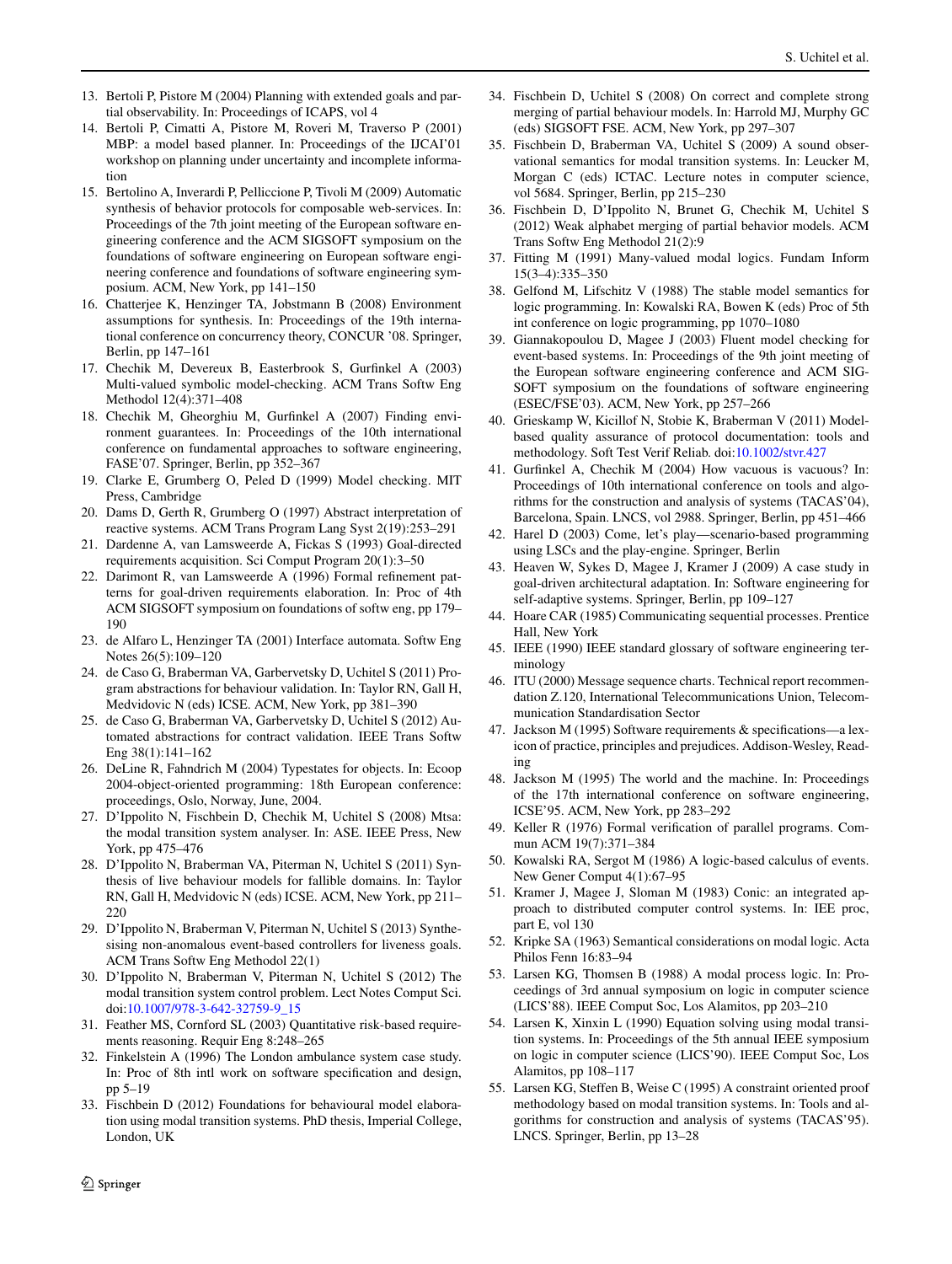- <span id="page-12-20"></span><span id="page-12-17"></span><span id="page-12-15"></span><span id="page-12-11"></span><span id="page-12-0"></span>56. Letier E, Van Lamsweerde A (2002) Deriving operational software specifications from system goals. In: Proc of 10th ACM SIGSOFT symposium on foundations of software engineering, pp 119–128
- <span id="page-12-14"></span>57. Letier E, Kramer J, Magee J, Uchitel S (2008) Deriving eventbased transition systems from goal-oriented requirements models. Autom Softw Eng 15(2):175–206
- <span id="page-12-8"></span>58. Parnas DL, Madey J (1995) Functional documents for computer systems. Sci Comput Program 25:41–61
- <span id="page-12-18"></span>59. Meyer B (1992) Applying 'design by contract'. Computer 25:40– 51
- <span id="page-12-9"></span>60. Milner R (1989) Communication and concurrency. Prentice-Hall, New York
- 61. Piterman N, Pnueli A, Sa'ar Y (2006) Synthesis of reactive (1) designs. Lect Notes Comput Sci 3855:364–380
- <span id="page-12-21"></span><span id="page-12-4"></span>62. Pnueli A, Rosner R (1989) On the synthesis of a reactive module. In: Proceedings of the 16th ACM SIGPLAN-SIGACT symposium on principles of programming languages. ACM, New York, pp 179–190
- <span id="page-12-7"></span>63. Pressman RS (2010) Software engineering: a practitioner's approach, 7th edn. McGraw-Hill, New York
- <span id="page-12-10"></span>64. Ramadge PJG, Wonham WM (1989) The control of discrete event systems. Proc IEEE 77(1):81–98
- 65. Rosenblum DS (1995) A practical approach to programming with assertions. IEEE Trans Softw Eng 21(1):19–31
- <span id="page-12-2"></span>66. Sassolas M, Chechik M, Uchitel S (2011) Exploring inconsistencies between modal transition systems. Softw Syst Model 10(1):117–142
- <span id="page-12-1"></span>67. Sibay G, Uchitel S, Braberman VA (2008) Existential live sequence charts revisited. In: Schäfer W, Dwyer MB, Gruhn V (eds) ICSE. ACM, New York, pp 41–50
- <span id="page-12-5"></span>68. Sykes D, Heaven W, Magee J, Kramer J (2007) Plan-directed architectural change for autonomous systems. In: Poetzsch-Heffter A (ed) SAVCBS. ACM, New York, pp 15–21
- <span id="page-12-6"></span>69. Uchitel S, Chechik M (2004) Merging partial behavioural models. In: Proceedings of 12th ACM SIGSOFT international symposium on foundations of software engineering, pp 43–52
- <span id="page-12-3"></span>70. Uchitel S, Kramer J, Magee J (2003) Behaviour model elaboration using partial labelled transition systems. In: ESEC/SIGSOFT FSE. ACM, New York, pp 19–27
- <span id="page-12-12"></span>71. Uchitel S, Brunet G, Chechik M (2007) Behaviour model synthesis from properties and scenarios. In: ICSE. IEEE Comput Soc, Los Alamitos, pp 34–43
- <span id="page-12-16"></span>72. Uchitel S, Brunet G, Chechik M (2009) Synthesis of partial behavior models from properties and scenarios. IEEE Trans Softw Eng 35(3):384–406
- <span id="page-12-13"></span>73. van Gabbeek RJ, Weijland WP (1996) Branching time and abstraction in bisimulation semantics. J ACM 43(3):555–600
- <span id="page-12-19"></span>74. van Lamsweerde A (2001) Goal-oriented requirements engineering: a guided tour. In: Proceedings of the fifth IEEE international symposium on requirements engineering. IEEE Comput Soc, Washington
- <span id="page-12-22"></span>75. van Lamsweerde A (2009) Requirements engineering: from system goals to UML models to software specifications. Wiley, New York
- 76. van Lamsweerde A, Letier E (2000) Handling obstacles in goal-oriented requirements engineering. IEEE Trans Softw Eng 26:978–1005
- 77. Van HT, van Lamsweerde A, Massonet P, Ponsard C (2004) Goaloriented requirements animation. In: Requirements engineering conference, 2004, pp 218–228
- 78. Zoppi E, Braberman V, de Caso G, Garbervetsky D, Uchitel S (2011) Contractor.net: inferring typestate properties to enrich code contracts. In: Proceedings of the 1st workshop on developing tools as Plug-ins, TOPI '11. ACM, New York, pp 44–47



**Sebastian Uchitel** is a Reader at Imperial College London and Professor at the Department of Computing, FCEN, University of Buenos Aires where he was Head of Department from 2010 to 2012. His research interests are in modelling and analysis of software systems. Dr. Uchitel was associate editor of IEEE Transactions on Software Engineering and is currently associate editor of the Requirements Engineering Journal, he was program cochair of the 21st IEEE/ACM International Conference on Automated

Software Engineering (ASE 2006) held in Tokyo and of the 32nd IEEE/ACM International Conference on Software Engineering (ICSE 2010).



**Dalal Alrajeh** is a Research Associate at the Department of Computing, Imperial College London. She obtained her Ph.D. in Distributed Software Engineering in February 2010. Her research interests include the application of machine learning techniques to behaviour model analysis, requirements elaboration and risk analysis. Her expertise is on the integration of model checking and machine learning in software engineering applications. She has published papers on these topics in major software engineering and artifi-

cial intelligence journals and conferences, including TSE, JFAC, JAL, ICSE, ICLP, FASE and ILP. She has served on a number of program committees and journal reviewers' boards. She was an organiser and program chair of the first International Workshop on Machine Learning Technologies in Software Engineering, allocated with the ACM Automated Software Engineering conference 2011. For further details, please see <http://www.doc.ic.ac.uk/~da04>.



**Shoham Ben-David** is a Post-doctoral researcher in the Cheriton School of Computer Science at the University of Waterloo. Her research interests are in the area of formal methods for hardware and software systems, and include model checking, temporal logic, description logic and modal transition systems. She is currently a member of the NECSIS project, which advances new software modelling methodologies to help design the next generation of automotive technologies. Dr. Ben-David received

her Ph.D. degree from the University of Waterloo in 2009, and has held Post-doctoral positions at the Hebrew University of Jerusalem and at the University of Toronto.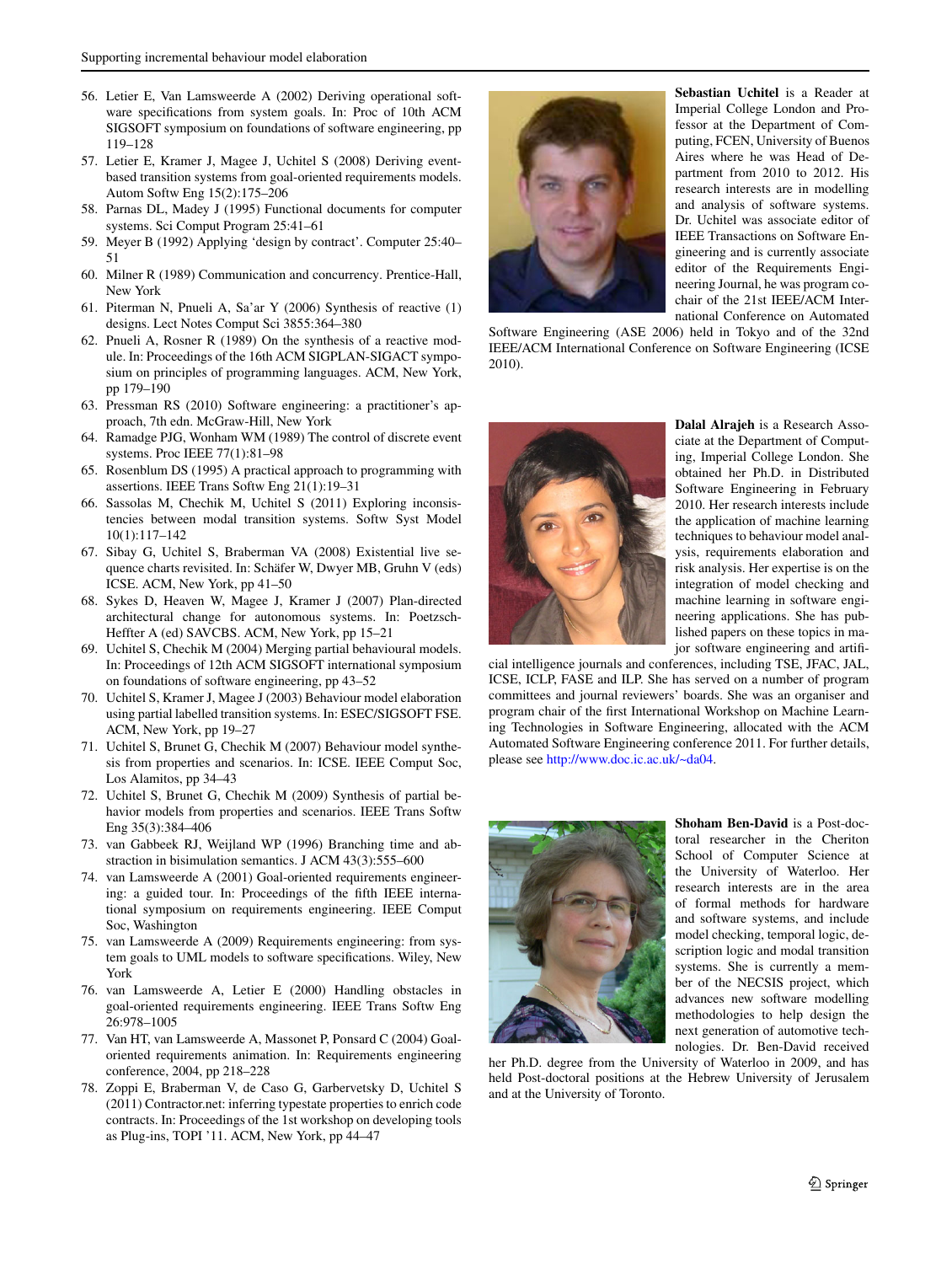

**Victor Braberman** holds a Professorship at the Department of Computing, FCEN, Universidad de Buenos Aires and he is a CON-ICET researcher working in the area of Software Engineering (SE). He has was visiting researcher at several institutes such as Politecnico di Milano (Italy), VERIMAG (France) and Imperial College (UK). He has headed the development of tools for the analysis of real-time systems. He has a varied industrial national and international experience as an independent consultant. He

frequently serves as PC member of ICSE, FSE, ISSTA, FASE, ASE and ICTAC. He is currently PC co-chair of FORMATS (Formal Modelling and Analysis of Timed Systems) and he co-chaired ICSE workshops in 2006. He has also been awarded by industrial research organizations such as Microsoft Research and IBM.



**Marsha Chechik** is a Professor in the Department of Computer Science at the University of Toronto. She received her Ph.D. from the University of Maryland in 1996. Prof. Chechik's research interests are in software modeling and analysis. She has authored over 100 papers in formal methods, software specification and verification, computer security, model management, and requirements engineering. In 2002–2003, Prof. Chechik was a visiting scientist at Lucent Technologies in Murray Hill, NY and

at Imperial College, London UK. She is an associate editor of IEEE Transactions on Software Engineering 2003–2007, 2010–present. She is a member of IFIP WG 2.9 on Requirements Engineering and an Associate Editor of Journal on Software and Systems Modeling. She regularly serves on program committees of international conferences in the areas of software engineering and automated verification. Marsha Chechik was a Co-Chair of the 2008 International Conference on Concurrency Theory (CONCUR), Program Committee Co-Chair of the 2008 International Conference on Computer Science and Software Engineering (CASCON), and Program Committee Co-Chair of the 2009 International Conference on Formal Aspects of Software Engineering (FASE). She will be Program Committee Co-Chair of the 2014 International Conference on Automated Software Engineering (ASE).





**Nicolas D'Ippolito** graduated from University of Buenos Aires with an M.Sc. in Computer Science. After working for 7 years as a software engineer in various companies based in Buenos Aires, he began a Ph.D. at Imperial College London under the supervision of Sebastian Uchitel and Nir Piterman. His research interests are mainly focused towards behavioural modelling, partial behavioural modelling, controller synthesis and model checking

**Dario Fischbein** obtained his Ph.D. at Imperial College London after a first degree at University of Buenos Aires. He is currently works in the financial sector specialising in quantitative development.

**Diego Garbervetsky** holds a Professorship at the Department of Computing, FCEN, Universidad de Buenos Aires and he is a CON-ICET researcher. He is interested in automatic program analysis and is currently working in static analysis aimed at resource usage analysis of Java-like programs, automated program verification, program understanding and validation. He has participated in several European projects and he was visitor researcher at several institutes: INRIA/CAMUS (France) Microsoft

Research, IMDEA Software. He developed several tools for the analysis of code, including tools to infer and verify memory consumption in Java/.Net programs. He has also been awarded by industrial research organization such as Microsoft Research and IBM.



**Guido De Caso** is a doctoral candidate in computer science at the Department of Computing, FCEyN, Universidad de Buenos Aires, where he is also a teaching assistant in charge of undergraduate software engineering courses practical sessions. His research interests include contract validation, software verification, program analysis and programming languages design. He has been awarded a graduate fellowship by Microsoft Research.



**Jeff Kramer** is Professor of Computing at Imperial College London. He was the Senior Dean from 2009 to 2012, Dean of the Faculty of Engineering from 2006 to 2009, and Head of the Department of Computing from 1999 to 2004. His research interests include software architectures and rigorous techniques for requirements engineering and adaptive systems. He was program cochair of the 21st ICSE in 1999, Chair of the Steering Committee for ICSE from 2000 to 2002, and general co-chair of ICSE 2010 in Cape